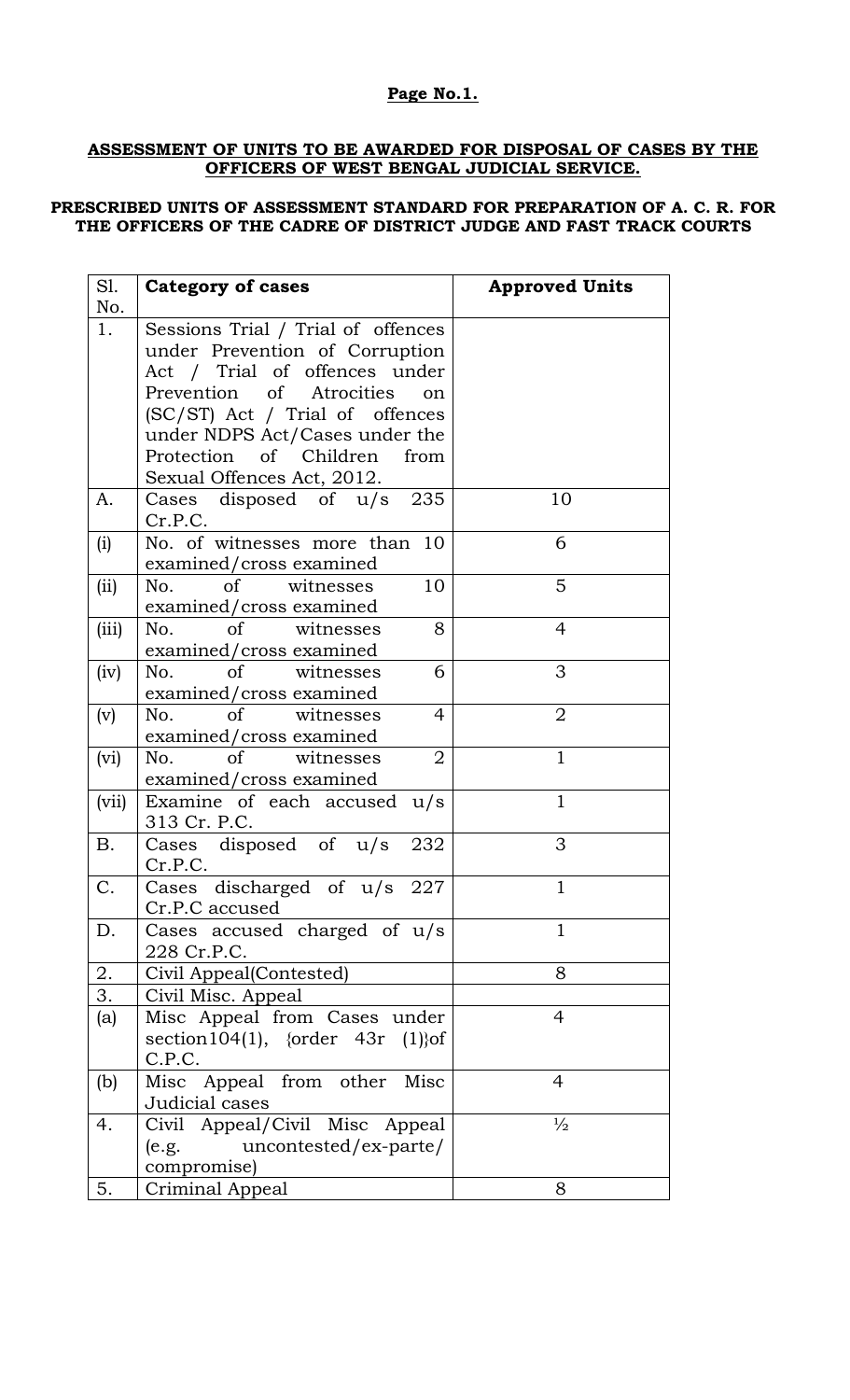| 6.    | Criminal Reference/Revision                   | 4              |
|-------|-----------------------------------------------|----------------|
| 7.    | Reference u/s 18 of L.A. Act                  | 6              |
|       | (Contested)                                   |                |
| 8.    | Reference u/s 30/30(i) L.A. Act               |                |
|       | Contested                                     | 3              |
|       | Uncontested                                   | 1              |
| 9.    | Matrimonial Suit under Hindu                  |                |
|       | Marriage Act, Spl. Marriage Act               |                |
|       | etc.                                          |                |
| A.    | Contested                                     | 10             |
| (i)   | No. of witnesses more than 10                 | 6              |
|       | examined/cross examined                       |                |
| (ii)  | No. of witnesses 10                           | 5              |
|       | examined/cross examined                       |                |
| (iii) | No. of witnesses 8                            | $\overline{4}$ |
|       | examined/cross examined                       |                |
| (iv)  | No. of witnesses 6                            | 3              |
|       | examined/cross examined                       |                |
| (v)   | No. of witnesses 4                            | $\overline{2}$ |
|       | examined/cross examined                       |                |
| (vi)  | No. of witnesses 2                            | $\mathbf{1}$   |
|       | examined/cross examined                       |                |
| В.    | Uncontested                                   | $\mathbf{1}$   |
| 10.   | E.C. Act Cases                                | $\overline{2}$ |
| 11.   | Interlocutory Application                     |                |
| (a)   | Under order 40 C.P.C.                         | 1              |
| (b)   | Under order 39 C.P.C.                         | 1              |
| (c)   | Any other application except                  | $\frac{1}{2}$  |
|       | Adjournment application                       |                |
| 12.   | Civil Suit/ Counter Claim                     |                |
| А.    | Contested                                     | 10             |
| (i)   | No. of witnesses more than 10                 | 6              |
|       | examined/cross examined                       |                |
| (ii)  | No. of witnesses 10                           | 5              |
|       | examined/cross examined                       |                |
| (iii) | No. of witnesses 8                            | $\overline{4}$ |
|       | examined/cross examined                       | 3              |
| (iv)  | No. of witnesses 6                            |                |
|       | examined/cross examined<br>No. of witnesses 4 | $\overline{2}$ |
| (v)   | examined/cross examined                       |                |
|       | No. of witnesses                              | $\mathbf{1}$   |
| (vi)  | examined/cross examined                       |                |
| Β.    | Uncontested. (e.g. ex-parte or                | $\mathbf{1}$   |
|       | compromise)                                   |                |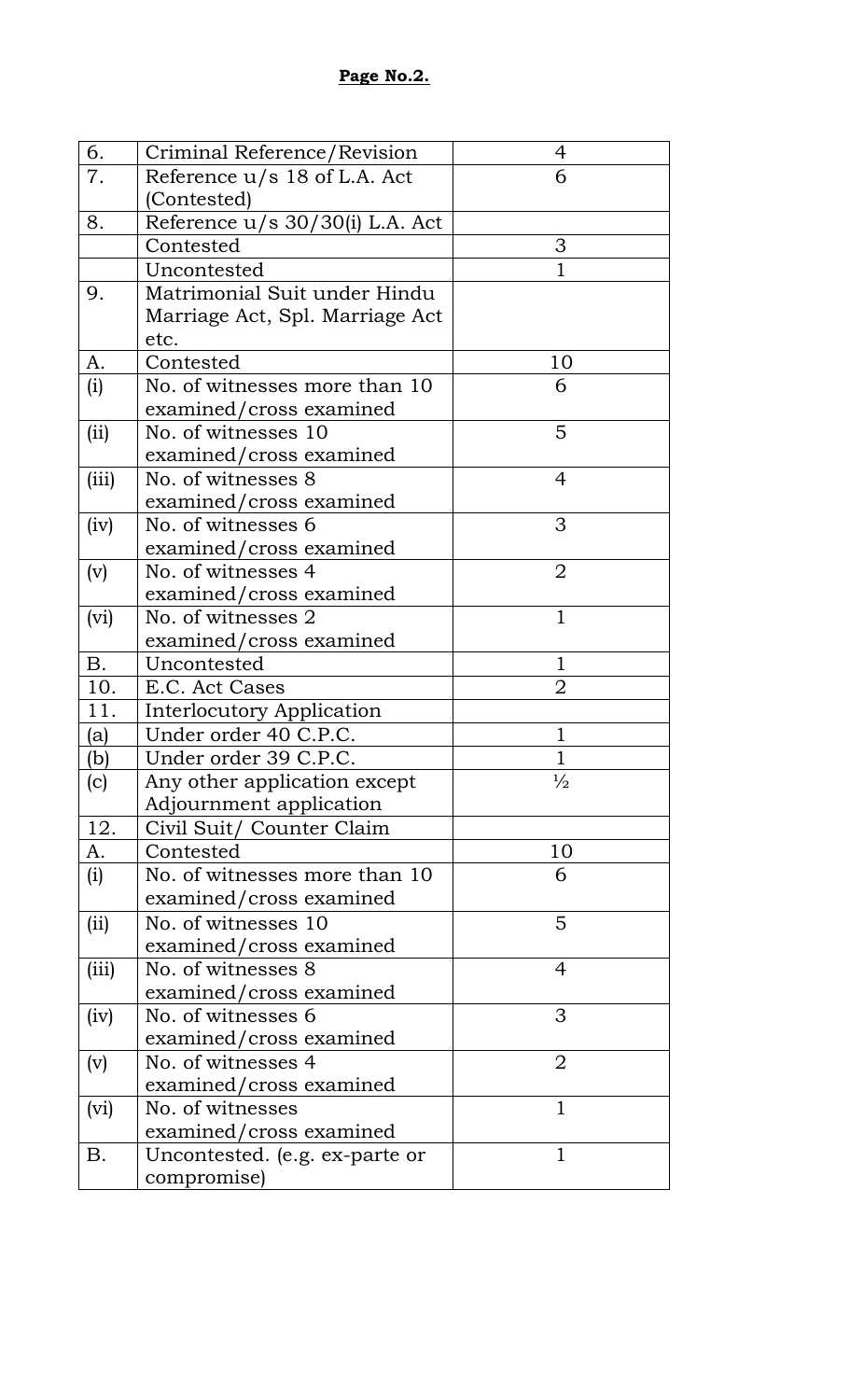| 13.         | Money Suit                                     |                |                                                      |
|-------------|------------------------------------------------|----------------|------------------------------------------------------|
| A           | Contested                                      | 3              |                                                      |
| $\mathbf B$ | uncontested                                    | 1              |                                                      |
| 14.         | <b>Arbitration Case</b>                        |                |                                                      |
| A           | Contested                                      | 6              |                                                      |
| $\mathbf B$ | Uncontested                                    | $\overline{2}$ |                                                      |
| 15.         | Civil Misc. Case.                              |                |                                                      |
| A.          | Misc. Cases of original nature                 | 8              |                                                      |
|             | where evidence is recorded.                    |                |                                                      |
| <b>B.</b>   | Other Misc. Cases                              | $\overline{2}$ |                                                      |
| 16.         | Criminal Application including bail            | $\frac{1}{2}$  |                                                      |
|             | application u/s 438,439 Cr. P.C.               |                |                                                      |
| 17.         | Civil Review/Revision                          | $\overline{2}$ |                                                      |
| 18.         | Motor Accident claim cases                     |                |                                                      |
| A.          | U $/s.140$ M.V.Act.                            | 1              |                                                      |
| <b>B.</b>   | U /s.166 M.V. Act.                             | 6              |                                                      |
| C.          | 163 A M.V. Act                                 | $\overline{4}$ |                                                      |
| 19.         | <b>Insolvency Cases</b>                        | $\overline{2}$ |                                                      |
| 20.         | Cases under Guardian and Wards                 |                |                                                      |
|             | Act.                                           |                |                                                      |
| A.          | Contested                                      | $\overline{2}$ |                                                      |
| <b>B.</b>   | Uncontested                                    | $\frac{1}{2}$  |                                                      |
| 21.         | Cases relating to succession                   | $\overline{1}$ |                                                      |
|             | certificates.                                  |                |                                                      |
| 22.         | Election Petition.                             | 3              |                                                      |
| $*23.$      | Probate and Letters of                         | $\overline{4}$ | 23<br>$\mathbb{N} \circ$ .<br>viz.<br>Item           |
|             | Administration(contested).                     |                | and Letters<br>Probate<br>оf<br>Administration       |
|             |                                                |                | stands<br>(contested),                               |
|             |                                                |                | merged with Item No. 12,<br>viz., Civil Suit/Counter |
|             |                                                |                | Claim.                                               |
| 24.         | Non-contentious application for                | $\frac{1}{2}$  |                                                      |
|             | Probate/Succession Certificate.                |                |                                                      |
| 25.         | Small Cause Suit.                              |                |                                                      |
| A.          | Contested.                                     | $\mathbf{1}$   |                                                      |
| <b>B.</b>   | Uncontested.(e.g. ex-                          | $\frac{1}{2}$  |                                                      |
|             | parte/compromise)                              |                |                                                      |
| 26.         | Civil Misc. Judicial Cases under               |                |                                                      |
|             | Section 24 C.P.C / Section 10 of               |                |                                                      |
|             | City Civil Courts Act.                         |                |                                                      |
| A.          | Contested                                      | 1.5            |                                                      |
| <b>B.</b>   | Uncontested                                    | $\frac{1}{2}$  |                                                      |
| 27.         | Cases $u$ /or. 21 rule, 30, 97, 98 to          |                |                                                      |
|             | 101 C.P.C. and Section 47 C.P.C.               |                |                                                      |
| A.          | Contested.                                     | 10             |                                                      |
| (i)         | No. of witnesses more than 10                  | 6              |                                                      |
|             | examined/cross examined<br>No. of witnesses 10 | 5              |                                                      |
| (ii)        | examined/cross examined                        |                |                                                      |
| (iii)       | No. of witnesses 8 examined/cross              | $\overline{4}$ |                                                      |
|             | examined                                       |                |                                                      |
| (iv)        | No. of witnesses 6 examined/cross              | 3              |                                                      |
|             |                                                |                |                                                      |
|             | examined                                       |                |                                                      |
| (v)         | No. of witnesses 4 examined/cross              | $\overline{2}$ |                                                      |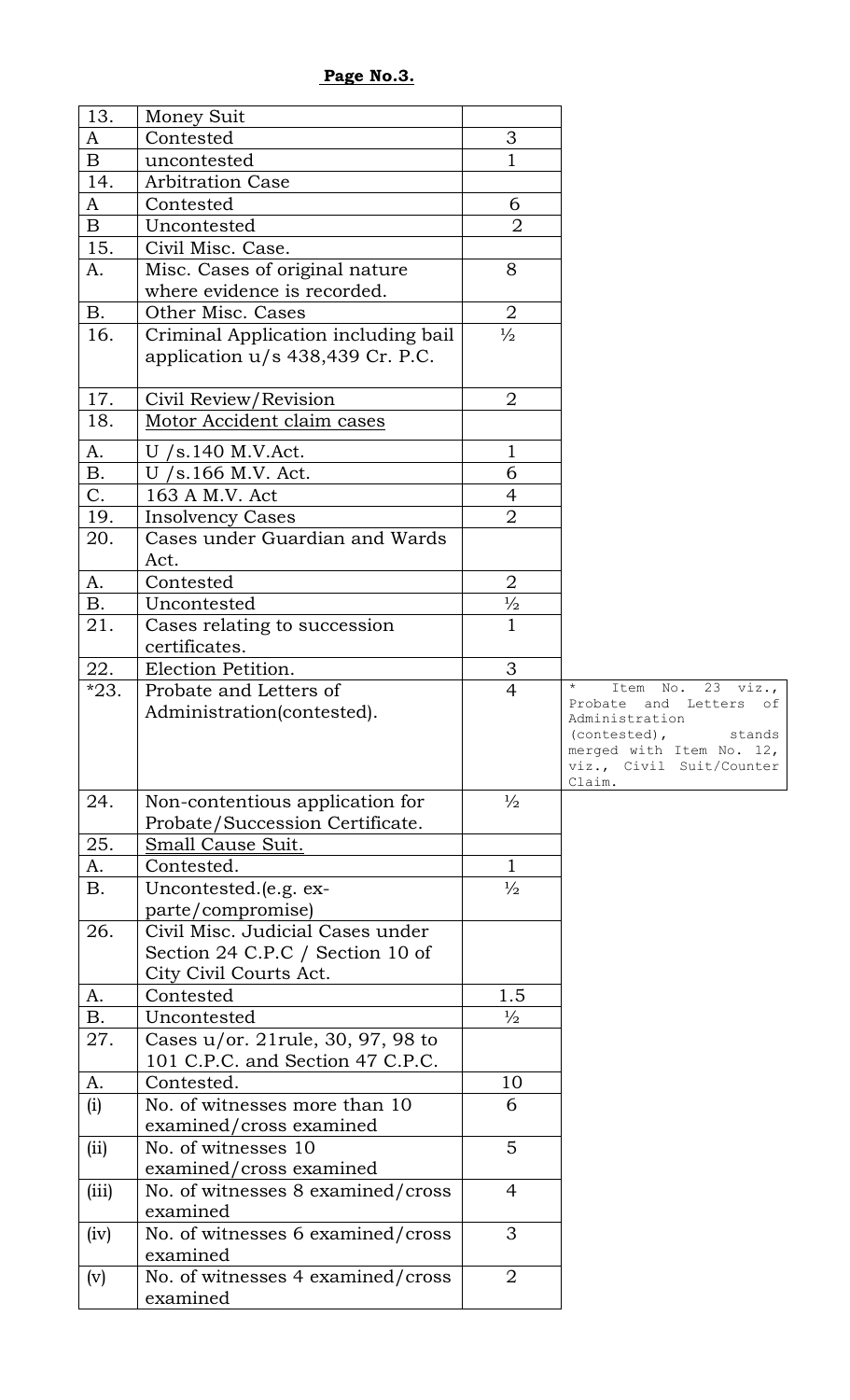| (vi)            | No. of witnesses 2 examined/cross                   | 1                           |
|-----------------|-----------------------------------------------------|-----------------------------|
|                 | examined                                            |                             |
| <b>B.</b>       | Uncontested                                         | $\frac{1}{2}$               |
| 28.             | Application in Forma Pauparis                       |                             |
| (a)             | Contested                                           | $\mathbf{1}$                |
| (b)             | Uncontested                                         | $\frac{1}{4}$               |
| 29.             | Cases under I.P.C. and other Major                  |                             |
|                 | Acts except I.E. Act                                |                             |
| (a)             | Contested                                           | 3                           |
| (b)             | Uncontested                                         | $\mathbf{1}$                |
| 30.             | Inspection of Jail, per visit/ per jail             | 1                           |
| 31.             | Inspection of own Court (Casual                     | $\mathbf{1}$                |
|                 | inspection)                                         |                             |
| 32.             | Inspection of subordinate Court in                  | 4                           |
|                 | from $M(7)$ and $M(31)$                             |                             |
| 33.             | Departmental Enquiry                                | 4                           |
| 34.             | Bail Application u/s 437 Cr.P.C.                    | 1/10                        |
|                 | during investigation                                |                             |
| 35.             | Electricity Act                                     |                             |
| (a)             | Case u/s 135 Electricity Act, 2003                  | 10                          |
| (b)             | In case of compounding of such offences             | $\mathbf{1}$                |
|                 | under sections 135 and 136 of Electricity           |                             |
|                 | Act, 2003                                           |                             |
| (c)             | Cases u/s 136 Electricity Act, 2003                 | 10                          |
| 36.             | Any other Cases not provided for                    |                             |
| (a)             | Contested                                           | $\mathbf{1}$                |
| (b)             | Uncontested                                         | $\frac{1}{2}$               |
| 37.             | <b>Administrative Work</b>                          |                             |
| (a)             | District Judges having 40 courts and                | 80 p.a.                     |
|                 | above                                               |                             |
| (b)             | District Judges less than 40 courts                 | 40 p.a.                     |
| 38.             | Cases disposed of through Lok<br>Adalat.            | $\frac{1}{4}$ unit per case |
| 39.             | For attending and / organising Legal Aid            | 1 unit                      |
|                 | Camps / Mediation/ Legal Awareness                  | per programme               |
|                 | Camps for participating in any such                 |                             |
| 40.             | Programmes                                          |                             |
| 41.             | Disposal U/Sec. 229 Cr.P. C.                        | 1 unit                      |
|                 | <b>Execution Cases</b>                              |                             |
| (a)             | Contested                                           | 8 units                     |
| (b)             | Uncontested                                         | 4 units                     |
| $42(a)$ .       | Additional units for more than 5 years              |                             |
|                 | old cases, but less than 10 years<br>Contested      |                             |
| (i)             |                                                     | 5 units                     |
| (iii)<br>42(b). | Uncontested or exparte                              | 2 units                     |
|                 | Additional units for 10 years and more<br>old cases |                             |
| (i)             | Contested                                           | 10 units                    |
| (ii)            | Uncontested or exparte                              | 4 units                     |
| 43.             | For Cases "referred to and settled                  | 2 units                     |
|                 | through Mediation"                                  |                             |
| 44.             | Mediator, for Cases settled through                 | 5 units                     |
|                 | Mediation (W.E.F. 01.01.2019)                       |                             |

# **Page No.4.**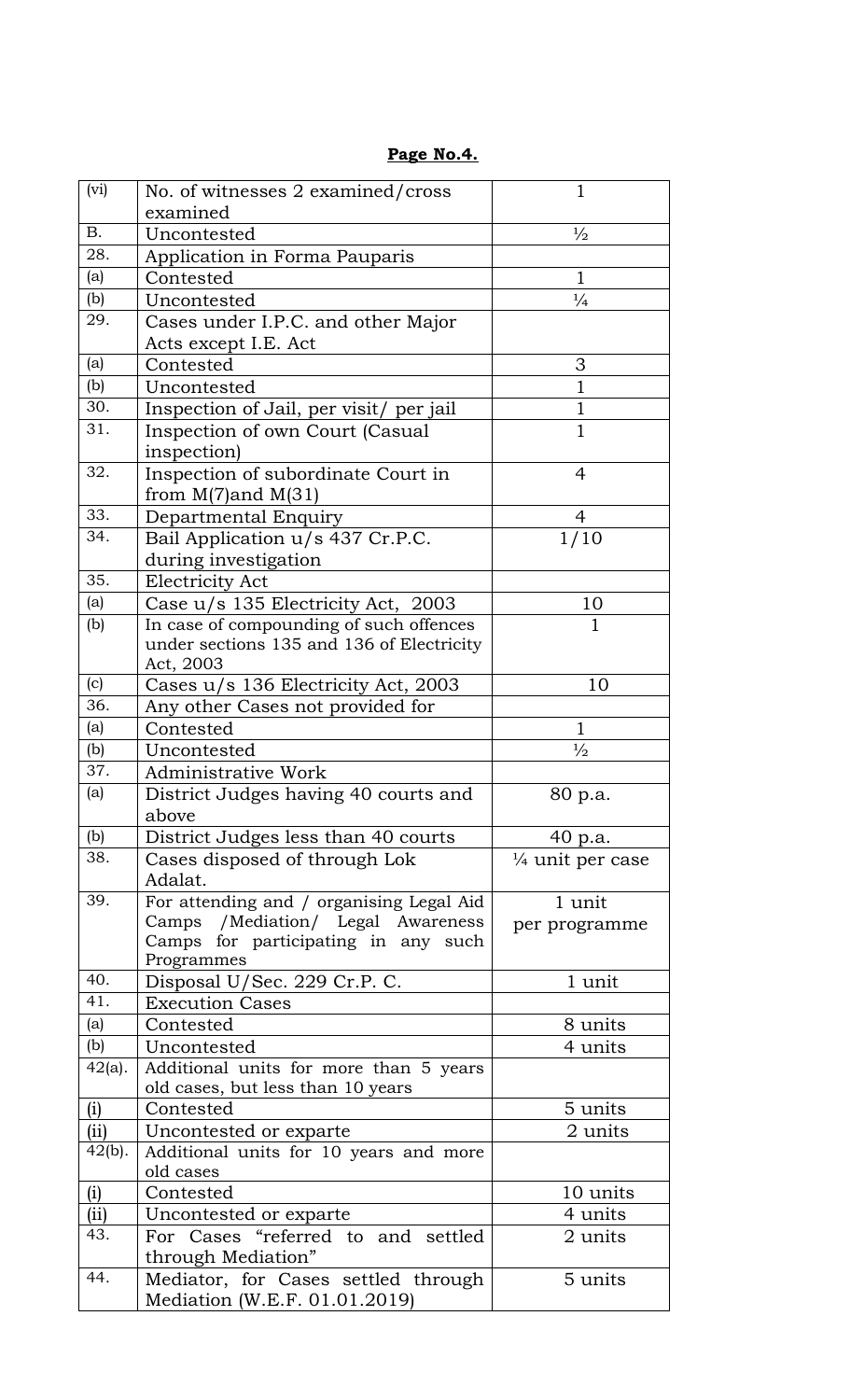**Page No.5.**

# **APPROVED GRADE**

| <b>GRADE</b>         | <b>REMARKS</b>   |                                                          |  |
|----------------------|------------------|----------------------------------------------------------|--|
| Below 210 units.     | Poor             |                                                          |  |
| 210 units and above. | Inadequate       |                                                          |  |
| 240 units and above. | <b>Adequate</b>  |                                                          |  |
| 300 units and above. | Good             | <b>Contested Cases</b><br>$9+12$ (Civl.+Crl.) = 21 Cases |  |
| 360 units and above  | <b>Very Good</b> | 12+15(Civl.+Crl.) = $27$ Cases                           |  |
| 420 units and above  |                  | <b>Outstanding 18+18(Civl.+Crl.)</b> = 36 Cases          |  |

#### **APPROVED GRADE FOR THE DISTRICT JUDGES WITH HAVING 40 (FOURTY) AND ABOVE COURTS UNDER THEIR JUDGESHIPS**

| Below 105 Units     | "Poor"       |                                               |
|---------------------|--------------|-----------------------------------------------|
| 105-119 Units       | "Inadequate" |                                               |
| 120-299 Units       | "Adequate"   |                                               |
| 300 Units and above | "Good"       | $(Min. 4 Civil + 5 Criminal)$                 |
| 360 Units and above | "Very Good"  | (Min. $6$ Civil $+ 6$ Criminal)               |
| 420 Units and above |              | "Outstanding" (Min. $9$ Civil + $9$ Criminal) |

### **FOR JUDGES F.T.C. COURT (WITH CIVIL CASES PENDING BELOW 25)**

| Below 210 Units     |                | "Poor"       |                                       |
|---------------------|----------------|--------------|---------------------------------------|
| 210 Units and above |                | "Inadequate" |                                       |
| 240 Units and above | $\mathbb{R}^n$ | "Adequate"   |                                       |
| 300 Units and above |                | "Good"       | (Min. 15 Sessions Cases)              |
| 360 Units and above |                | "Very Good"  | (Min. 18 Sessions Cases)              |
| 420 Units and above |                |              | "Outstanding" (Min. 24 Session Cases) |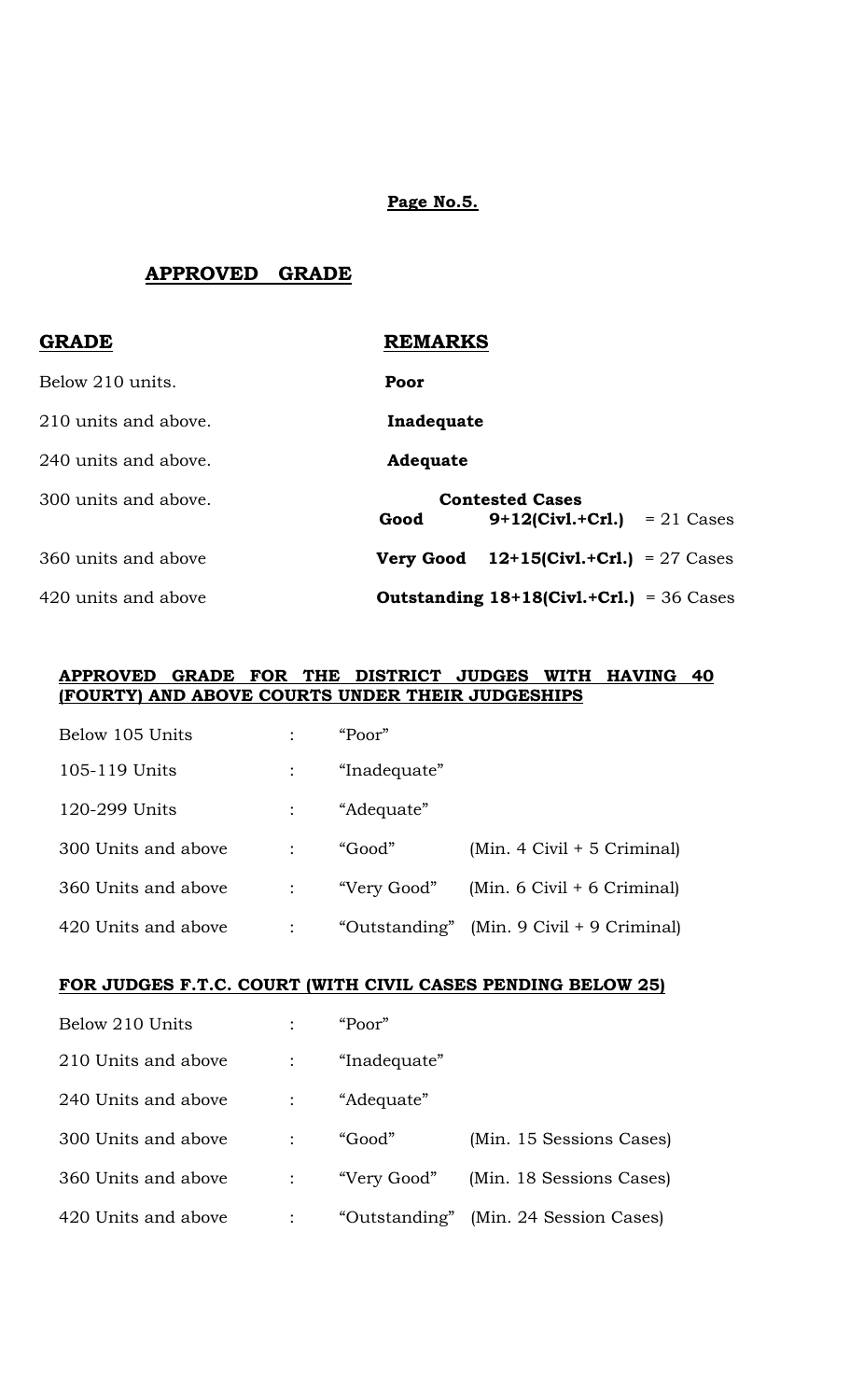#### **Page No.6.**

# **FOR JUDGES, CITY CIVIL COURT**

| Below 210 Units     |   | "Poor"                                                                      |
|---------------------|---|-----------------------------------------------------------------------------|
| 210 Units and above |   | "Inadequate"                                                                |
| 240 Units and above |   | "Adequate"                                                                  |
| 300 Units and above | ÷ | "Good"<br>(Min. 5 Suits + 5 Appeals + 5 Uncontested Execution Cases)        |
| 360 Units and above |   | "Very Good"<br>(Min. 7 Suits + 7 Appeals + 7 Uncontested Execution Cases)   |
| 420 Units and above |   | "Outstanding"<br>(Min. 9 Suits + 9 Appeals + 9 Uncontested Execution Cases) |

# **FOR JUDGES, CITY SESSIONS COURT**

| Below 210 Units     | "Poor"       |                                                         |
|---------------------|--------------|---------------------------------------------------------|
| 210 Units and above | "Inadequate" |                                                         |
| 240 Units and above | "Adequate"   |                                                         |
| 300 Units and above | "Good"       | (Min. 7 Sessions Case + 4 Criminal Rev.)                |
| 360 Units and above | "Very Good"  | (Min. 9 Sessions Case $+$ 6 Criminal Rev.)              |
| 420 Units and above |              | "Outstanding" (Min. 12 Sessions Case + 8 Criminal Rev.) |

## **FOR JUDGES SPL. COURT CONDUCTING I.E. ACT CASES**

| Below 180 Units     |              | "Poor"       |                               |
|---------------------|--------------|--------------|-------------------------------|
| 180 Units and above |              | "Inadequate" |                               |
| 210 Units and above |              | "Adequate"   |                               |
| 240 Units and above | $\mathbb{Z}$ | "Good"       | $(Min. 20 \text{ Cases})$     |
| 300 Units and above |              | "Very Good"  | $(Min. 25 \text{ Cases})$     |
| 360 Units and above |              |              | "Outstanding" (Min. 30 Cases) |

#### **FOR JUDGES CBI COURT**

| Below 0 Units     | "Poor"        | (Min. 2 Contested Cases) |
|-------------------|---------------|--------------------------|
| 0 Units and above | "Inadequate"  | (Min. 3 Contested Cases) |
| 0 Units and above | "Adequate"    | (Min. 4 Contested Cases) |
| 0 Units and above | "Good"        | (Min. 5 Contested Cases) |
| 0 Units and above | "Very Good"   | (Min. 6 Contested Cases) |
| 0 Units and above | "Outstanding" | (Min. 7 Contested Cases) |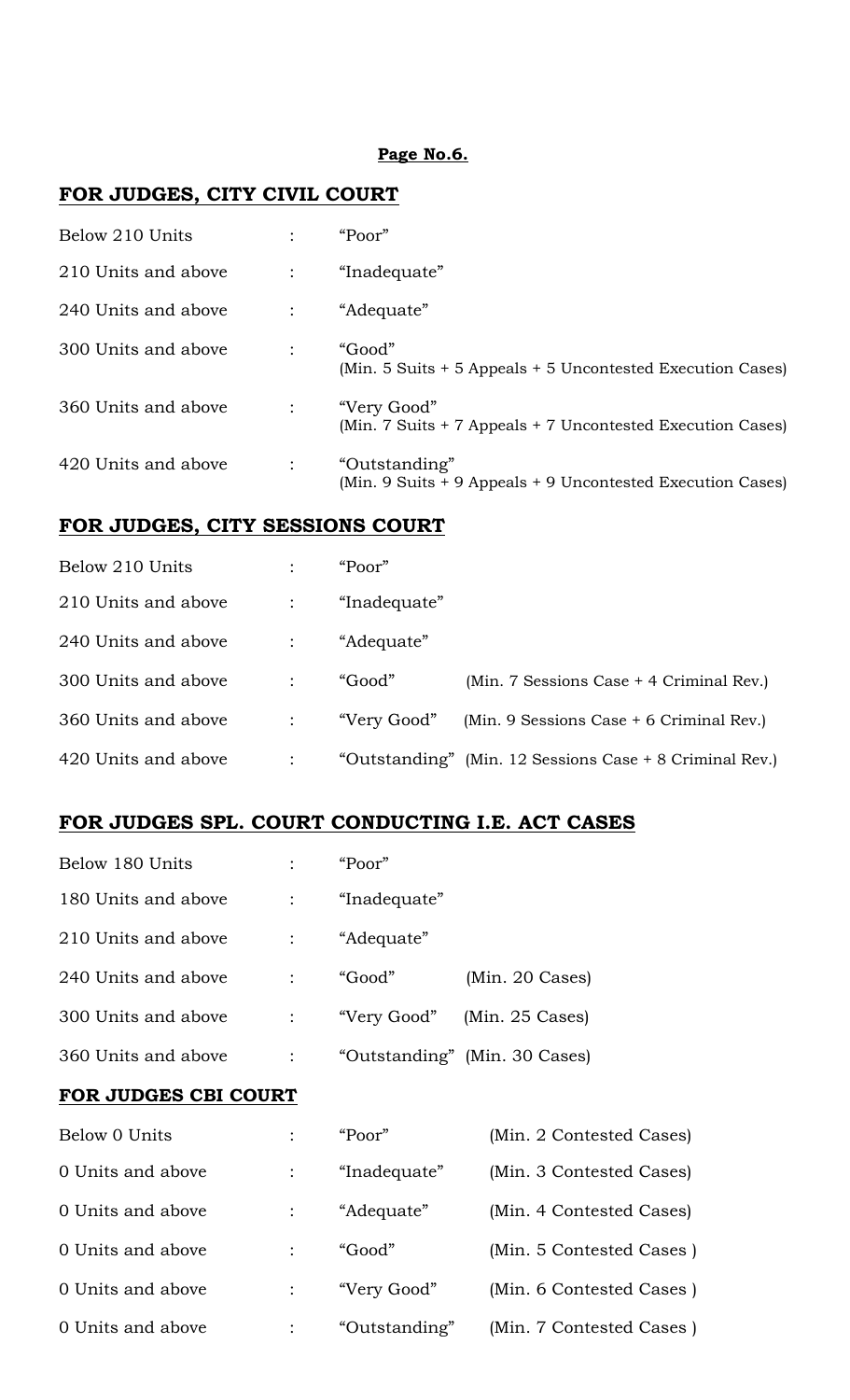### **Page No.7.**

# **FOR CHIEF JUDGE, CITY CIVIL COURT/CHIEF JUDGE, P.S.C.COURT**

| Below 120 Units     |                | "Poor"       |                                                      |
|---------------------|----------------|--------------|------------------------------------------------------|
| 120 Units and above |                | "Inadequate" |                                                      |
| 150 Units and above |                | "Adequate"   |                                                      |
| 160 Units and above |                | "Good"       | (Min. 6 Civil Cases including Appeals)               |
| 180 Units and above | $\ddot{\cdot}$ | "Very Good"  | (Min.7 Civil Cases including Appeals)                |
| 210 Units and above |                |              | "Outstanding" (Min. 9 Civil Cases including Appeals) |

# **FOR CHIEF JUDGE, CITY SESSIONS COURT**

| Below 120 Units     | "Poor"                                                                                            |
|---------------------|---------------------------------------------------------------------------------------------------|
| 120 Units and above | "Inadequate"                                                                                      |
| 150 Units and above | "Adequate"                                                                                        |
| 160 Units and above | "Good"<br>(Min.5 Sessions Cases/other Criminal)<br>Contested Cases and 2 Criminal Revision)       |
| 180 Units and above | "Very Good"<br>(Min.6 Sessions Cases/other Criminal<br>Contested Cases and 3 Criminal Revision)   |
| 210 Units and above | "Outstanding"<br>(Min.8 Sessions Cases/other Criminal<br>Contested Cases and 4 Criminal Revision) |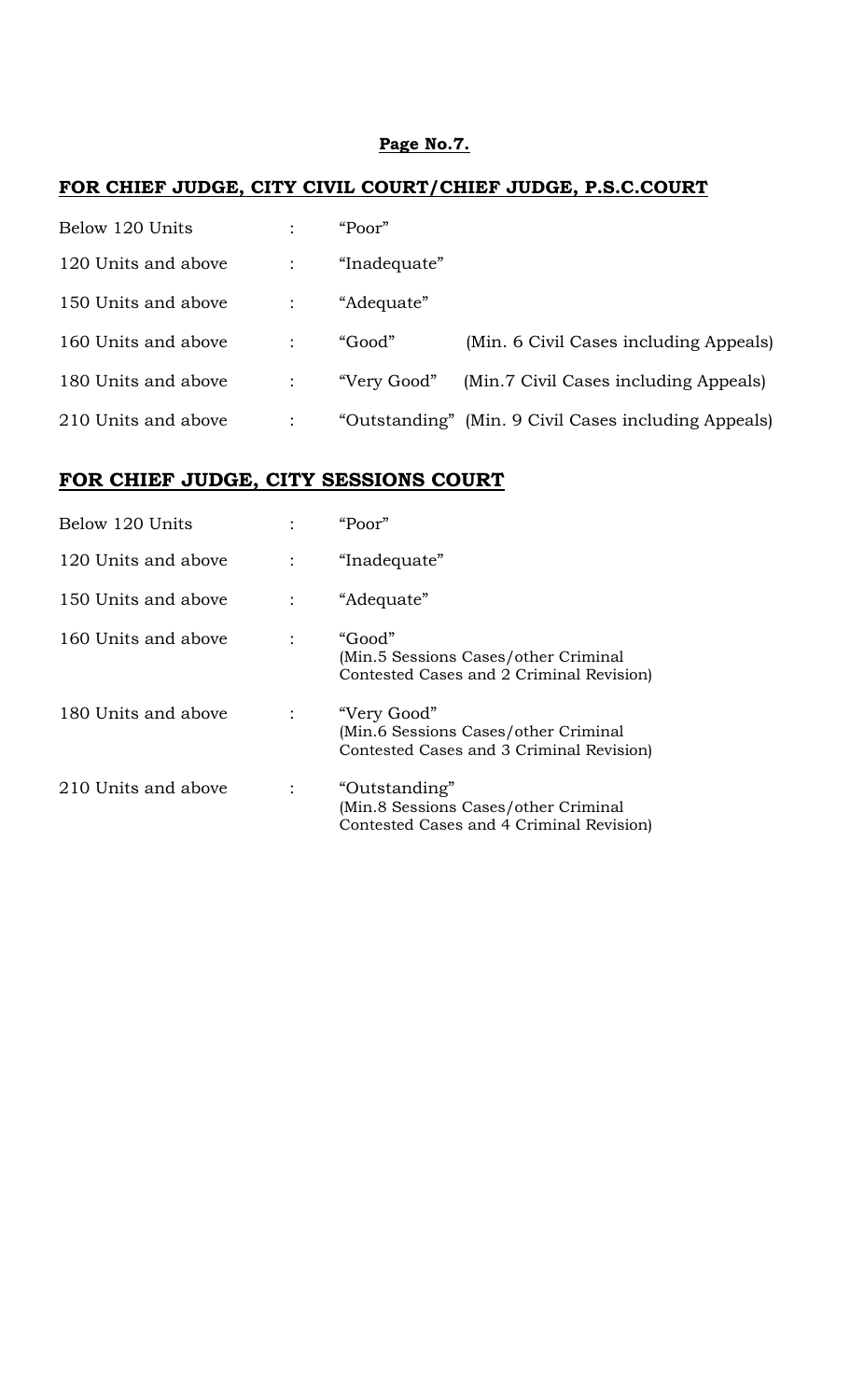### **Page No.8.**

#### **R E M A R K S**

- 1. The above units and assessment may be relaxed by the High Court in consideration of work load and other relevant factors, if it is brought to the notice of High Court.
- 2. Disposal of cases through Lok Adalat, Old Cases for more than seven years and Senior Citizens' cases should be mentioned by the Judicial Officers in their disposal chart. The Zonal Judges, while assessing the performance of the Judicial Officer for disposal of the Lok Adalat Cases, Old Cases more than seven years and Senior Citizens' cases should give due regard while making his assessment.
- 3. The norms as fixed for assessment of the District Judges or Additional District Judges will also be made applicable in case of Fast Track Court Judges.
- 4. In the Fast Track Courts where the pending figure of civil appeals or civil cases is less than 25, a separate yardstick has been adopted for assessing such officer.
- 5. In case of lesser disposal of cases under any category, the concerned officer shall make a note in the remarks column of the monthly statement in red ink the cause of such lesser disposal. The District Judge while forwarding the statement to the Hon'ble Court shall make necessary comments to authenticate the view of the concerned court including the courts of Additional District & Sessions Judges, Fast Track Courts on physical verification of the record. The High Court on inspection of records will have the final say in this regard for evaluation of the work done by the concerned officer. It may not be out of place to say that all cases are not to be assessed in a plain manner and number of disposals should not be the only criterion for evaluation. Quality, and complications involved in a particular case should also be the deciding factor.
- 6. The District Judge must check at least 20% of the disposed of cases of each court excluding the courts of regular Additional District Judges to prevent showing sham contested disposals. The Fast Track Courts are manned by the officer in the grade of Civil Judge (Sr. Divn.). The Part II of the ACR booklet of such officers must be filled in by the District Judge with his comments and to be forwarded to the High Court.
- 7. While assessing the A.C.Rs of the District Judges in the districts where there are more than forty Courts, the evaluation of such Judicial Officers cannot be at par with the other District Judges. For such officers the number of contested disposals be reduced but not substantially. A District Judge is busy with Administrative Work, process of holding of yearly examination for recruitment of staff, legal aid committee meetings, monitoring committee meetings etc. So in such cases the number of contested disposals be reduced to half of the contested disposals expected from one Additional District and Sessions Judge or other District Judges. **In addition, such officers will be given 20 units per quarter as administrative duties performed. The same will also be applicable for the Judicial Officers those are posted as Chief Judge, City Civil Court, Chief Judge, City Sessions Court and Chief Judge, PSC Court for their Administrative Work.**
- 8. There will be no rigour of earning of minimum units in case of an officer presiding over CBI Courts dealing with Anti-Corruption cases.
- 9. If in a case where the learned officer earns points which could have been assessed in the ACRs as OUTSTANDING, however, ultimately if it is found at the time of annual assessment that in one quarter he failed to dispose of the contested cases as per norms – "GOOD", "VERY GOOD", "OUTSTANDING" then he shall be graded as **"GOOD".**
- 10. The District Judge with less than 40 courts in their district will get additional 5 units per quarter for administrative work.
- 11. The CMM, ACMMs, CJMs and ACJMs will be given 5 units per quarter administrative work.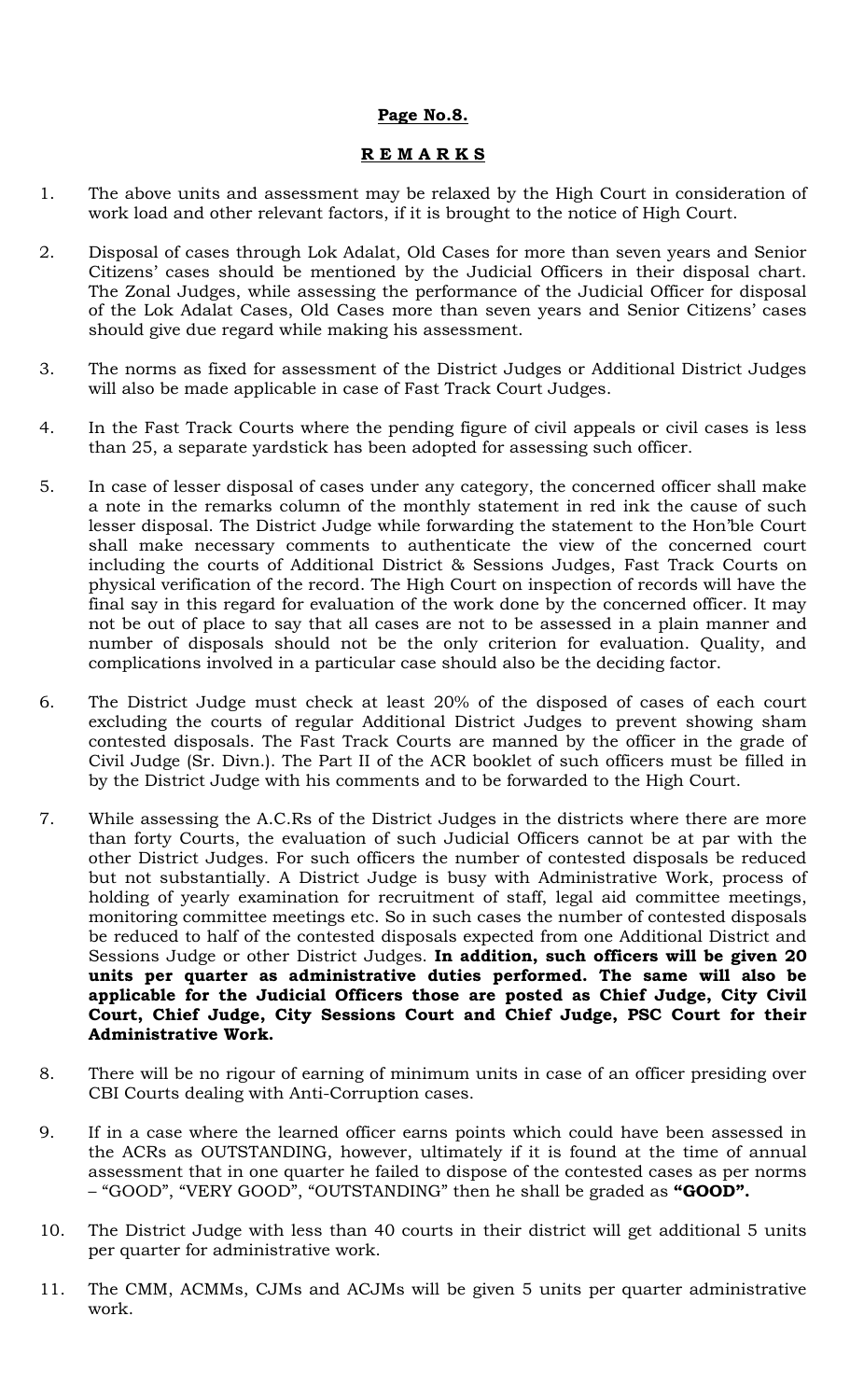# **Page No.9.**

# **ASSESSMENT OF UNITS TO BE AWARDED FOR DISPOSAL OF CASES BY CIVIL JUDGE (SENIOR DIVISION) CUM ASSISTANT SESSIONS JUDGES**

| S1.<br>no.     | <b>Category of cases</b>                      | <b>Approved Units</b> |
|----------------|-----------------------------------------------|-----------------------|
| 1.             | Civil Suit/Counter Claim.                     |                       |
| A.             | Contested                                     | 10                    |
| (i)            | of witnesses more<br>No.<br>10<br>than        | 6                     |
|                | examined/cross examined                       |                       |
| (ii)           | No. of witnesses 10 examined/cross examined   | 5                     |
| (iii)          | No. of witnesses 8 examined/cross examined    | $\overline{4}$        |
| (iv)           | No. of witnesses 6 examined/cross examined    | 3                     |
| (v)            | No. of witnesses 4 examined/cross examined    | $\mathbf 2$           |
| (vi)           | No. of witnesses 2 examined/cross examined    | $\mathbf{1}$          |
| B.(i)          | Ex-parte                                      |                       |
| (ii)           | Compromise                                    |                       |
| (iii)          | Dismissed for default                         |                       |
| (iv)           | Uncontested (e.g. ex-parte or compromise)     | 1                     |
| 2.             | Money Suit                                    |                       |
| $\overline{A}$ | Contested                                     | 3                     |
| <b>B.</b>      | Uncontested/ex-parte                          | $\frac{1}{2}$         |
| 3.             | <b>Arbitration Cases</b>                      |                       |
| A              | Contested                                     | $\overline{2}$        |
| Β.             | Uncontested                                   | $\frac{1}{2}$         |
| 4.             | Cases relating to succession certificate<br>& | $\overline{2}$        |
|                | Probate                                       |                       |
| 5.             | Civil Miscellaneous Judicial Cases            |                       |
| (a)            | Contested                                     |                       |
| (b)            | Uncontested                                   |                       |
| (c)            | Misc. cases of original nature where evidence | 8                     |
|                | is recorded for disposal.                     |                       |
| (d)            | Other Misc. Cases                             | $\overline{2}$        |
| 6.             | <b>Execution Petition</b>                     | $\frac{1}{2}$         |
| 7.             | Cases under order 21r, 30, 97, 98, 99 to 101  |                       |
|                | C.P.C. & Section 47 C.P.C                     |                       |
| A.             | Contested                                     | 10                    |
| (i)            | No.<br>of<br>witnesses<br>more<br>than<br>10  | 6                     |
|                | examined/cross examined                       |                       |
| (ii)           | No. of witnesses 10 examined/cross examined   | 5                     |
| (iii)          | No. of witnesses 8 examined/cross examined    | 4                     |
| (iv)           | No. of witnesses 6 examined/cross examined    | $\mathfrak 3$         |
| (v)            | No. of witnesses 4 examined/cross examined    | $\mathbf 2$           |
| (vi)           | No. of witnesses 2 examined/cross examined    | $\mathbf{1}$          |
| В.             | Uncontested                                   | $\frac{1}{2}$         |
| 8.             | Pauper Application                            |                       |
| (A)            | Contested                                     | 1                     |
| (B)            | Uncontested                                   | $\frac{1}{2}$         |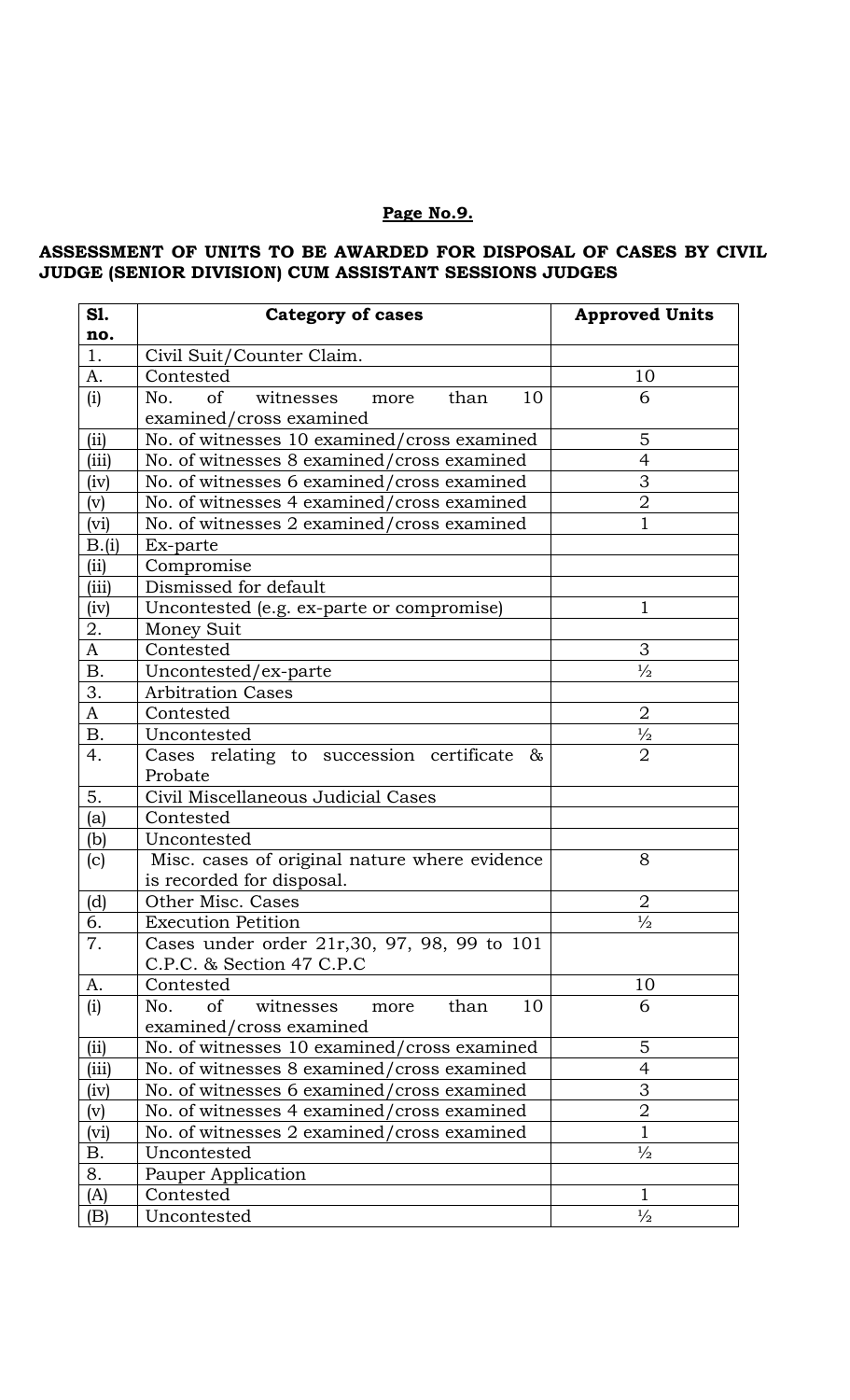**Page No.10.**

| 9.               | <b>Interlocutory Application</b>                   |                |
|------------------|----------------------------------------------------|----------------|
| (A)              | $U/s$ 17(2a)(b)/7 W.B.P.T. Act                     |                |
| (i)              | Contested                                          | $\overline{2}$ |
| (ii)             | Uncontested                                        | $\overline{1}$ |
| (B)              | Under Order 40 (i) C.P.C.                          | $\mathbf{1}$   |
| (C)              | Under Order 39 C.P.C.,                             |                |
| (i)              | Contested                                          | $\overline{2}$ |
| (ii)             | Uncontested                                        | $\frac{1}{2}$  |
|                  | Any other application (excepting adjournment       | $\frac{1}{2}$  |
| (D)              |                                                    |                |
| 10.              | applications)<br><b>Small Causes Suits</b>         |                |
|                  |                                                    | $\overline{2}$ |
| (a)              | Contested                                          |                |
| (b)              | Uncontested (ex-parte or compromise)               | $\frac{1}{2}$  |
| 11.              | Civil Appeal                                       |                |
| (a)              | Contested                                          | 6              |
| (b)              | Ex-parte/disposed on merit                         | $\mathbf{1}$   |
| (c)              | Dismissed for default                              | Nil            |
| 12.              | Civil Misc. Appeal                                 |                |
| (i)              | Contested                                          | 3              |
| (ii)             | Uncontested                                        | 1              |
| 13.              | Appeals arising out of orders 38,39(1) & 40 C.P.C. | $\overline{2}$ |
| 14.              | Civil Misc. Case                                   | $\mathbf 1$    |
| 15.              | Any other case not provided for                    |                |
| (i)              | Contested                                          | $\mathbf{1}$   |
| (ii)             | Uncontested                                        | $\frac{1}{2}$  |
| 16.              | <b>Sessions Trial</b>                              |                |
| А.               | Cases disposed of u/s 235 Cr.P.C.                  | 10             |
| (i)              | No. of witnesses more than 10 examined/cross       | 6              |
|                  | examined                                           |                |
| (ii)             | No. of witnesses more than 7 to 10 examined/cross  |                |
|                  | examined                                           |                |
| (iii)            | In all other cases                                 |                |
| (iv)             | No. of witnesses 10 examined/cross examined        | 5              |
| (v)              | No. of witnesses 8 examined/cross examined         | 4              |
| (vi)             | No. of witnesses 6 examined/cross examined         | 3              |
| (vii)            | No. of witnesses 4 examined/cross examined         | $\overline{2}$ |
| (viii)           | No. of witnesses 2 examined/cross examined         | $\mathbf{1}$   |
| (ix)             | Examine of each accused u/s 313 Cr.P.C.            | $\mathbf{1}$   |
| <b>B.</b>        | Cases disposed of u/s 232 Cr.P.C.                  | 3              |
| $\overline{C}$ . | Cases discharged u/s 227 Cr.P.C accused            | $\overline{1}$ |
| D.               | Cases transferred u/s 228 Cr.P.C                   |                |
| E.               | Cases accused charged u/s 228 Cr.P.C               | 1              |
| $\overline{1}7.$ | Annual Inspection of own Court                     | 6              |
| 18.              | Departmental Enquiry                               | 4              |
| 19.              | For attending and / organising Legal Aid Camps     | 1 unit         |
|                  | /Mediation/ Legal Awareness Camps<br>for           | per programme  |
|                  | participating in any such Programmes.              |                |
| 20.              | <b>Execution Cases</b>                             |                |
| (a)              | Contested                                          | 8 units        |
| (b)              | Uncontested                                        | 4 units        |
| $21(a)$ .        | Additional units for more than 5 years old cases,  |                |
|                  | but less than 10 years                             |                |
| (i)              | Contested                                          | 5 units        |
| (ii)             | Uncontested or exparte                             | 2 units        |
| $22(b)$ .        | Additional units for 10 years and more old cases   |                |
| (i)              | Contested                                          | 10 units       |
| (ii)             |                                                    |                |
|                  |                                                    |                |
|                  | Uncontested or exparte                             | 4 units        |
| 23.              | For Cases "referred to and settled through         | 2 units        |
|                  | Mediation"                                         |                |
| 24.              | Mediator, for Cases settled through                | 5 units        |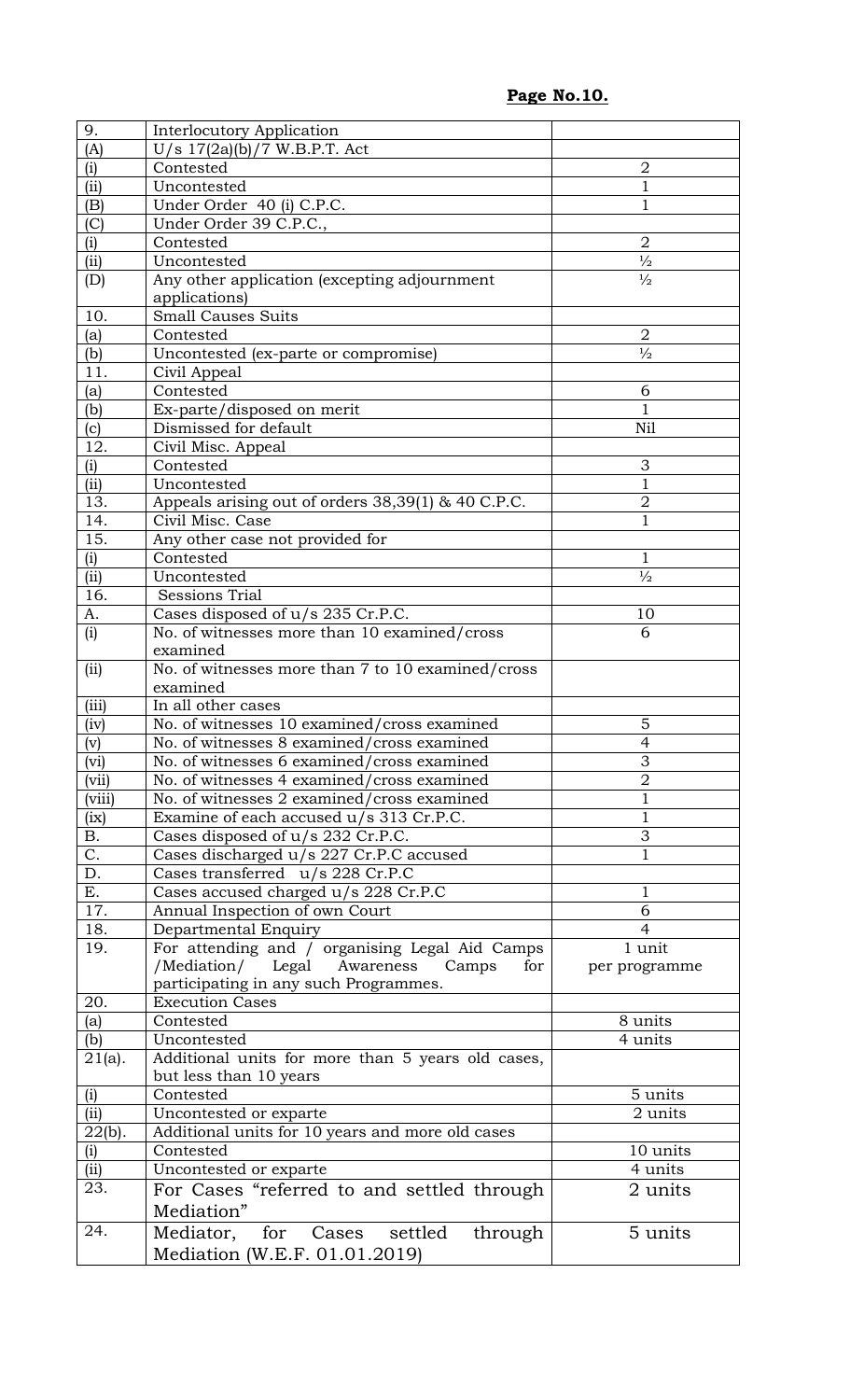## **Page No.11.**

# **ASSESSMENT OF UNITS TO BE AWARDED FOR DISPOSAL OF CASES BY THE CIVIL JUDGE (JUNIOR DIVISION).**

| S1.            | <b>Category of cases</b>                                                       | <b>Approved Units</b> |
|----------------|--------------------------------------------------------------------------------|-----------------------|
| No.<br>1.      | Civil Suit/Counter Claim.                                                      |                       |
| A.             | Contested                                                                      | 10                    |
| (i)            | of witnesses more<br>10<br>No.<br>than                                         | 6                     |
|                | examined/cross examined                                                        |                       |
| (ii)           | No. of witnesses 10 examined/cross                                             | 5                     |
|                | examined                                                                       |                       |
| (iii)          | No. of witnesses 8 examined/cross examined                                     | 4                     |
| (iv)           | No. of witnesses 6 examined/cross examined                                     | 3                     |
| $(\mathrm{v})$ | No. of witnesses 4 examined/cross examined                                     | $\overline{2}$        |
| (vi)           | No. of witnesses 2 examined/cross examined                                     | $\overline{1}$        |
| B. (i)         | Ex-parte                                                                       |                       |
| (ii)           | Compromise                                                                     |                       |
| (iii)          | Dismissed for default                                                          |                       |
| (iv)           | Uncontested (e.g. ex-parte or compromise)                                      | $\mathbf{1}$          |
| 2.             | Money Suit                                                                     |                       |
| $\mathbf{A}$   | Contested                                                                      | 3                     |
| <b>B.</b>      | Uncontested/ex-parte                                                           | $\frac{1}{2}$         |
| 3.             | <b>Arbitration Cases</b>                                                       |                       |
| $\mathbf{A}$   | Contested                                                                      | $\overline{2}$        |
| <b>B.</b>      | Uncontested                                                                    | $\frac{1}{2}$         |
| 4.             | Cases relating to succession certificate<br>&Probate                           | $\overline{2}$        |
| 5.             | Civil Miscellaneous Judicial Cases                                             |                       |
| (a)            | Contested                                                                      |                       |
| (b)            | Uncontested                                                                    |                       |
| (c)            | Misc. cases of original nature where                                           | 8                     |
|                | evidence is recorded viz. Preemption u/s 8                                     |                       |
|                | L.R. Act./ Election disputes under W.B.                                        |                       |
|                | Panchayet Act                                                                  |                       |
| (d)            | Other Misc. Cases                                                              | $\overline{2}$        |
| 6.             | <b>Execution Petitions</b>                                                     | $\frac{1}{2}$         |
| 7.             | Cases under Order 21r, 90, 97,98, 99 to 101<br>& Section 47 C.P.C.             |                       |
| A.             | Contested                                                                      | 10                    |
| (i)            | 10<br>$\circ$ f<br>No.<br>witnesses<br>than<br>more<br>examined/cross examined | 6                     |
| (ii)           | No.<br>of<br>examined/cross<br>witnesses<br>10                                 | 5                     |
|                | examined                                                                       |                       |
| (iii)          | No. of witnesses 8 examined/cross examined                                     | 4                     |
| (iv)           | No. of witnesses 6 examined/cross examined                                     | 3                     |
| (v)            | No. of witnesses 4 examined/cross examined                                     | $\overline{2}$        |
| (vi)           | No. of witnesses 2 examined/cross examined                                     | $\mathbf{1}$          |
| <b>B.</b>      | Uncontested                                                                    | $\frac{1}{2}$         |
| 8.             | Pauper Application                                                             |                       |
| (A)            | Contested                                                                      | 1                     |
| (B)            | Uncontested                                                                    | $\frac{1}{2}$         |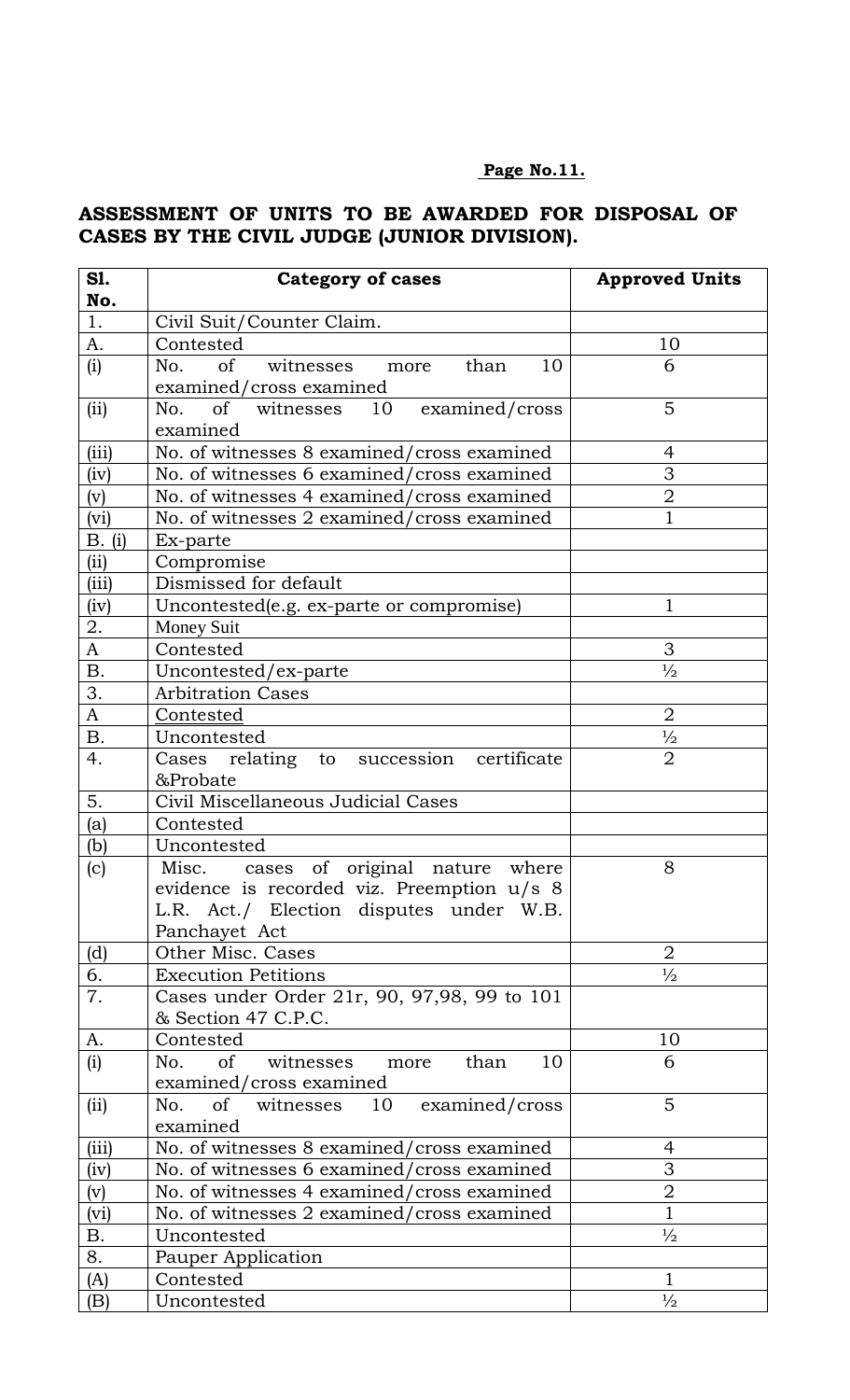| 9.    | <b>Interlocutory Application</b>                    |                |
|-------|-----------------------------------------------------|----------------|
| (A)   | $U/s$ 17/7 W.B.P.T. Act                             |                |
| (i)   | Contested                                           | $\overline{2}$ |
| (ii)  | Uncontested                                         | 1              |
| (B)   | Under Order 40 C.P.C.                               | 1              |
| (C)   | Under Order 39 C.P.C.,                              |                |
| (i)   | Contested                                           | $\overline{2}$ |
| (ii)  | Uncontested                                         | $\frac{1}{2}$  |
| (D)   | Any other application (excepting                    | $\frac{1}{2}$  |
|       | adjournment applications)                           |                |
| 10.   | <b>Small Causes Suits</b>                           |                |
| (a)   | Contested                                           | 2              |
| (b)   | Uncontested (ex-parte or                            | $\frac{1}{2}$  |
|       | compromise)                                         |                |
| 11.   | Civil Misc. Case                                    | 1              |
| 12.   | Any other case not provided for                     |                |
| (i)   | Contested                                           | 1              |
| (ii)  | Uncontested                                         | $\frac{1}{2}$  |
| 13.   | Annual Inspection of own Court                      | 6              |
| 14.   | Departmental Enquiry                                | 4              |
| 15.   | For attending and / organising                      | 1 unit         |
|       | Legal Aid Camps / Mediation/ Legal                  | per programme  |
|       | Awareness Camps for participating                   |                |
|       | in any such Programmes.                             |                |
| 16.   | <b>Execution Cases</b>                              |                |
| (a)   | Contested                                           | 8 units        |
| (b)   | Uncontested                                         | 4 units        |
| 17(a) | Additional units for more than 5 years old          |                |
|       | cases, but less than 10 years                       |                |
| (i)   | Contested                                           | 5 units        |
| (ii)  | Uncontested or exparte                              | 2 units        |
| 18(b) | Additional units for 10 years and more<br>old cases |                |
| (i)   | Contested                                           | 10 units       |
| (ii)  | Uncontested or exparte                              | 4 units        |
| 19.   | For Cases "referred to and settled                  | 2 units        |
|       | through Mediation"                                  |                |
| 20.   | Mediator, for Cases settled through                 | 5 units        |
|       | Mediation (W.E.F. 01.01.2019)                       |                |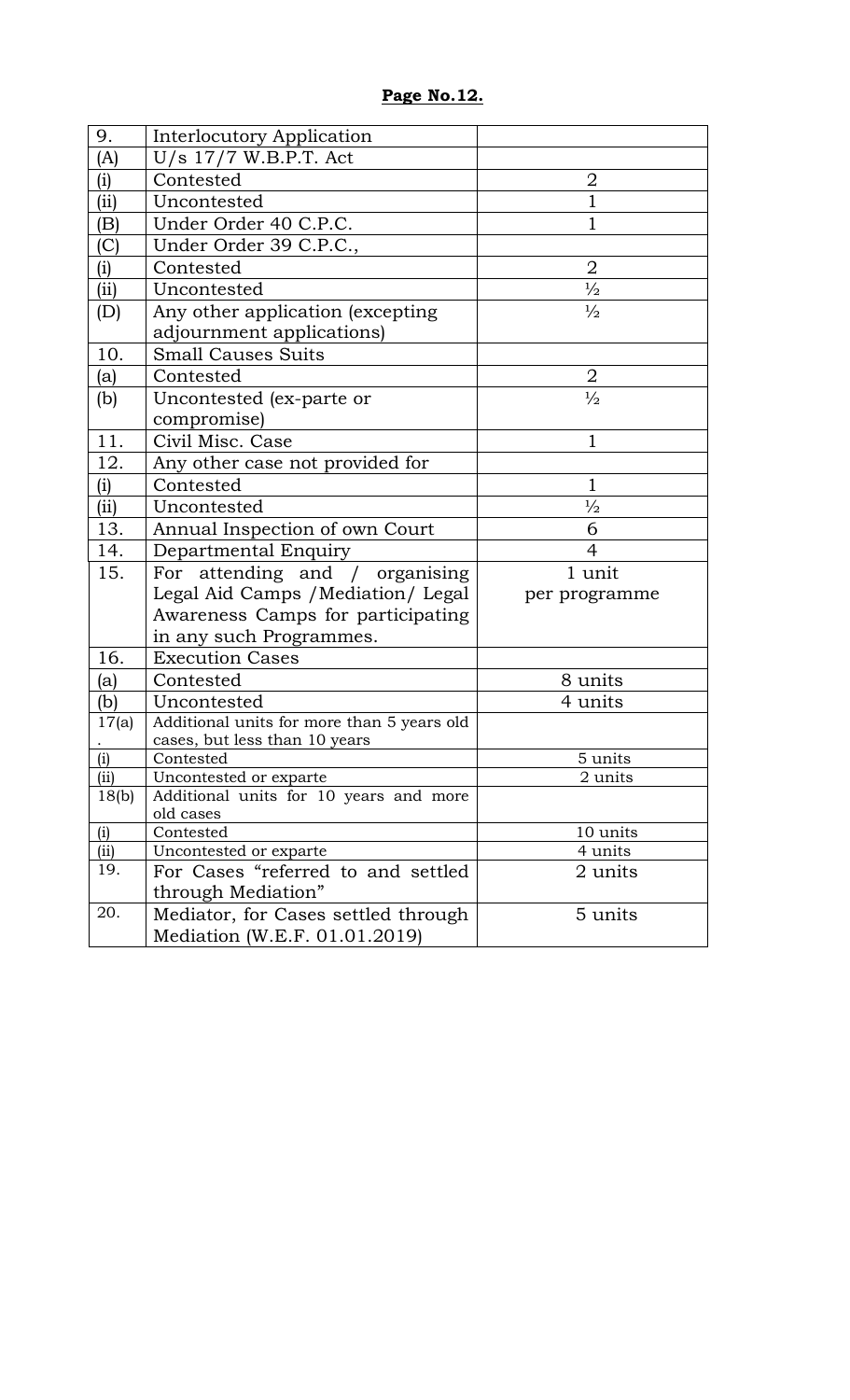### **Page No.13.**

**From the prescribed units, the following units are found applicable in case of officers in the rank of Chief Judicial Magistrate, Additional Chief Judicial Magistrate, Sub divisional Judicial Magistrate and Judicial Magistrate including Chief Metropolitan Magistrate and Senior Municipal Magistrate/Principle Magistrate, Juvenile Justice Board.** 

| 1.          | Cases under IPC and other major                              | <b>Approved Units</b> |
|-------------|--------------------------------------------------------------|-----------------------|
|             | acts                                                         |                       |
| (i)         | Contested                                                    | 6                     |
| (ii)        | Compounded                                                   | nil                   |
| 2.          | Private Complains (Summons cases)                            |                       |
| (a)         | Order u/s. 203/204 Cr.P.C.                                   | $\frac{1}{2}$         |
| (b)         | Contested after full trial                                   | 3                     |
| (c)         | Compounding of offences                                      | $\frac{1}{4}$         |
| 3.          | Private Complains<br>(Warrant                                |                       |
|             | cases)                                                       |                       |
| (a)         | Order u/s. 203/204 Cr.P.C.                                   | $\frac{1}{2}$         |
| (b)         | Order u/s. 245 Cr.P.C.                                       | $\mathbf{1}$          |
| (c)         | Contested after full trial                                   | $\overline{4}$        |
| (d)         | Uncontested/Compromise                                       | $\frac{1}{4}$         |
| 4.          | Petitions u/s. 125 Cr.P.C.                                   |                       |
| (i)         | Contested                                                    | $\mathfrak 3$         |
| (i)         | Uncontested                                                  | $\mathbf{1}$          |
| 5.          | Petty cases under Police Act etc.                            |                       |
| (i)         | Contested                                                    | $\mathbf{1}$          |
| (ii)        | Uncontested                                                  | $\frac{1}{4}$         |
| 6.          | Summary Trial(whether contested                              | $\mathbf{1}$          |
|             | or not)                                                      |                       |
| 7.          | Bail applications u/s 437 Cr.P.C.                            | $\frac{1}{4}$         |
|             | during investigation                                         |                       |
| 8.          | Any other cases not provided for                             |                       |
| (i)         | Contested                                                    | 1                     |
| (ii)        | Uncontested                                                  | Nil                   |
| 9.          | Annual Inspection of own Court                               | 6                     |
| 10.         | Inspection of Jail, per visit/ per jail                      | $\mathbf{1}$          |
| 11.         | Departmental Enquiry                                         | 4                     |
| 12.         | T.I. Parade                                                  | $\overline{2}$        |
| 13.         | Recording of                                                 |                       |
| (a)         | Confessional statement u/s. 164                              | 2                     |
| (b)         | Statement of witness u/s. 164                                | $\mathbf 1$           |
| (c)         | Statement of each accused $u/s$ 313                          | $\mathbf{1}$          |
|             | Cr.P.C.                                                      |                       |
| 14.         | For attending and / organising                               | 1unit                 |
|             | Legal Aid Camps / Mediation/ Legal                           | per programme         |
|             | Awareness Camps for participating                            |                       |
|             | in any such Programmes.                                      |                       |
| 15.         | <b>Administrative Work</b>                                   | 20 p.a.               |
| $16(a)$ .   | Additional units for more than 5 years                       |                       |
|             | old cases, but less than 10 years                            |                       |
| (i)         | Contested                                                    | 5 units               |
| (ii)        | Uncontested or exparte                                       | 2 units               |
| $17(b)$ .   | Additional units for 10 years and more                       |                       |
|             | old cases                                                    |                       |
| (i)         | Contested                                                    | 10 units              |
| (ii)<br>18. | Uncontested or exparte<br>For Cases "referred to and settled | 4 units<br>2 units    |
|             |                                                              |                       |
| 19.         | through Mediation"<br>Mediator, for Cases settled through    | 5 units               |
|             | Mediation (W.E.F. 01.01.2019)                                |                       |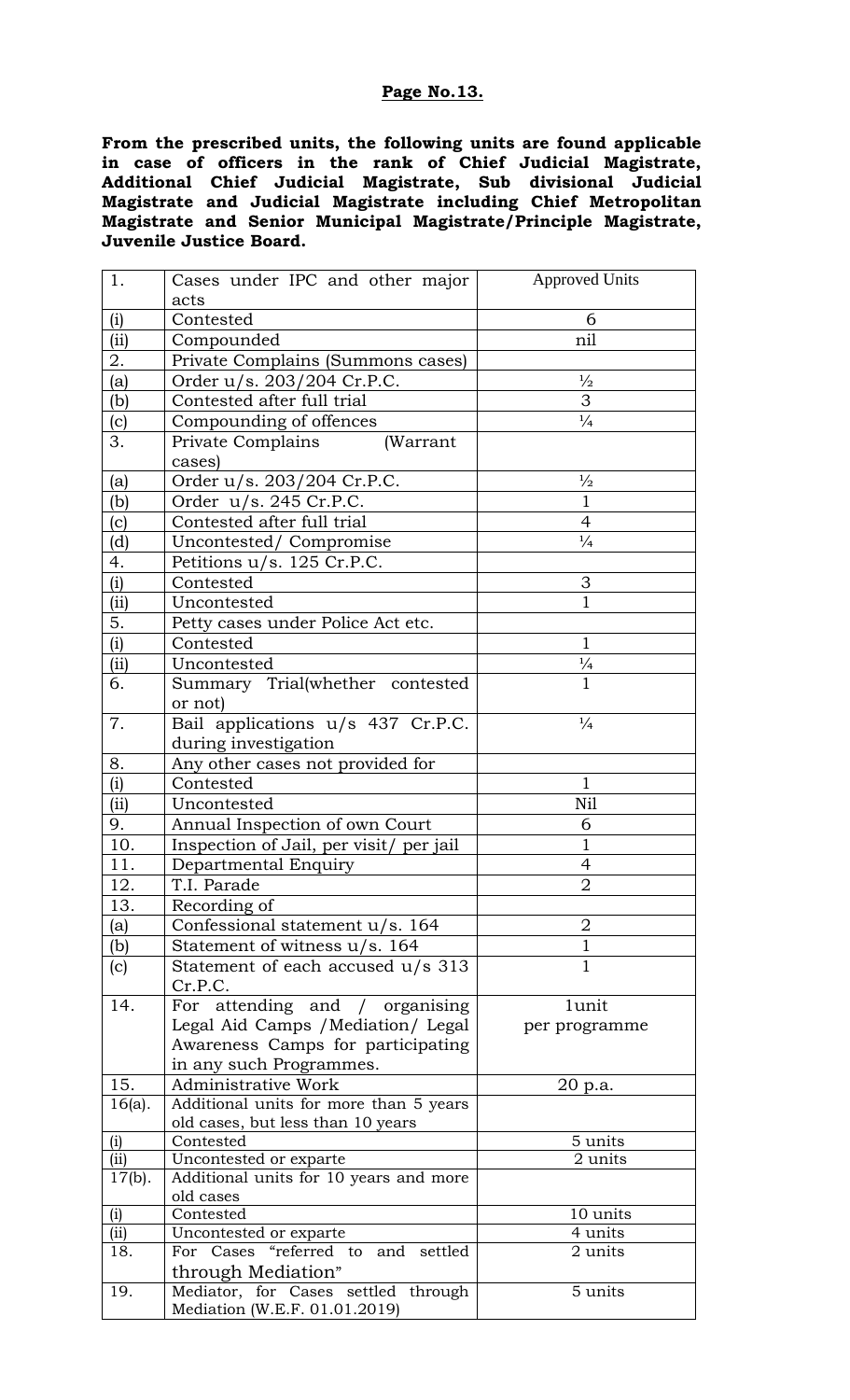### **Page No.14.**

# **For Civil Judge (Senior Divn**.)

**Taking 20 days on average as available working days for a month and Keeping in view the number of pending suits and cases, the disposal shown below may be considered as minimum work to be performed by each officer in addition to administrative work and casual inspection and that minimum work may be assessed as 'Adequate':**

### **Approved Unit**

| Title Suit                        | $4 \times 10 = 40$ units. |
|-----------------------------------|---------------------------|
| Money Suit                        | $1 X 3 = 3$ units.        |
| Appeal                            | $2 X 8 = 16$ units.       |
| Misc. Appeal                      | $2 X 3 = 6$ units         |
| Ex-Parte                          | $8 X 1 = 8$ units.        |
| Interlocutary<br>(Contested)      | $4 X 2 = 8$ units.        |
| Civil Misc. Case                  | $4 \times 1 = 4$ units.   |
| Civil Misc.<br>Judl. Case         | $2 X 1 = 2$ units.        |
| <b>Sessions Case</b><br>(Minimum) | $1 X 13 = 13$ units.      |
|                                   | 100 units.                |

Due to variation of disposal made by officers of the above rank and units earned thereby the following gradation may be made.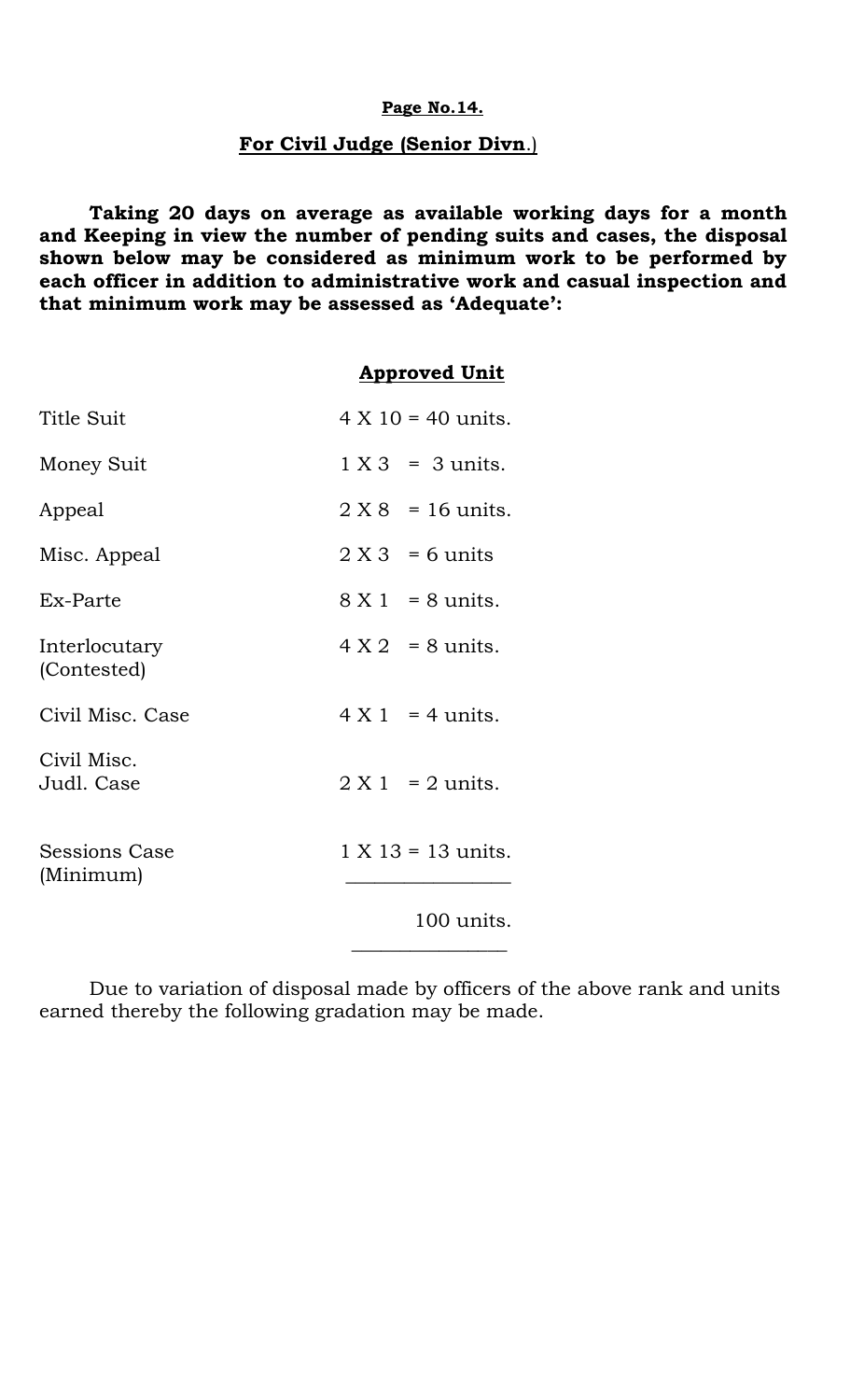### **Page No.15.**

| Below 100 units that is, below 5 units/day              | - Inadequate   |
|---------------------------------------------------------|----------------|
| 100 units to 110 units, that is 5 units and above/day   | - Adequate.    |
| 111 units to 125 units, that is 5.6 units and above/day | – Good.        |
| 126 units to 140 units, that is 6.3 units and above/day | - Very Good.   |
| Above 140 units that is, 7 units/per day                | - Outstanding. |

## **FOR CIVIL JUDGE (SENIOR DIVISION)/ JUDGE P.S.C. COURT (WITH NO APPEAL PENDING OR PENDING LESS THAN 20 APPEALS) BASED ON MONTHLY BASIS.**

| Below 100 Units     | "Inadequate"                |                |
|---------------------|-----------------------------|----------------|
| 100 Units and above | "Adequate"                  |                |
| 111 Units and above | "Good"                      | (Min. 4 Suits) |
| 126 Units and above | "Very Good" (Min.5 Suits)   |                |
| 140 Units and above | "Outstanding" (Min.6 Suits) |                |

There is Stenographer attached to each court.

## **For Civil Judge (Junior Division)**

|                                                   | <b>Approved Unit</b>       |
|---------------------------------------------------|----------------------------|
| Title Suit                                        | $5 X 10 = 50$ units.       |
| Money Suit                                        | $2 X 3 = 6$ units.         |
| Misc. Case/Civil                                  | $6X1 = 6$ units.           |
| Misc. Judl. Case.<br>(Misc. Case $u/s$ 8 LR Act.) | $1 X 8 = 8$ units          |
| Ex-parte<br>$(T.S. \& M.S.)$                      | $8 X 1 = 8 \text{ units.}$ |
| Interlocutary                                     | $10 X 2 = 20$ units.       |
|                                                   | 98 units.                  |
|                                                   |                            |

| Below 98 units i.e. below 4.9 units / day                          | - Inadequate.  |
|--------------------------------------------------------------------|----------------|
| 98 to 110 units i.e. 4.9 units and above $/$ day $-$ Adequate.     |                |
| 111 to 125 units i.e. 5.6 units and above $\frac{1}{4}$ day – Good |                |
| 126 to 140 units i.e. $6.3$ and above / day                        | – Very Good.   |
| Above 140 units i.e. 7 and above / day                             | - Outstanding. |
|                                                                    |                |

There is Stenographer attached to each court.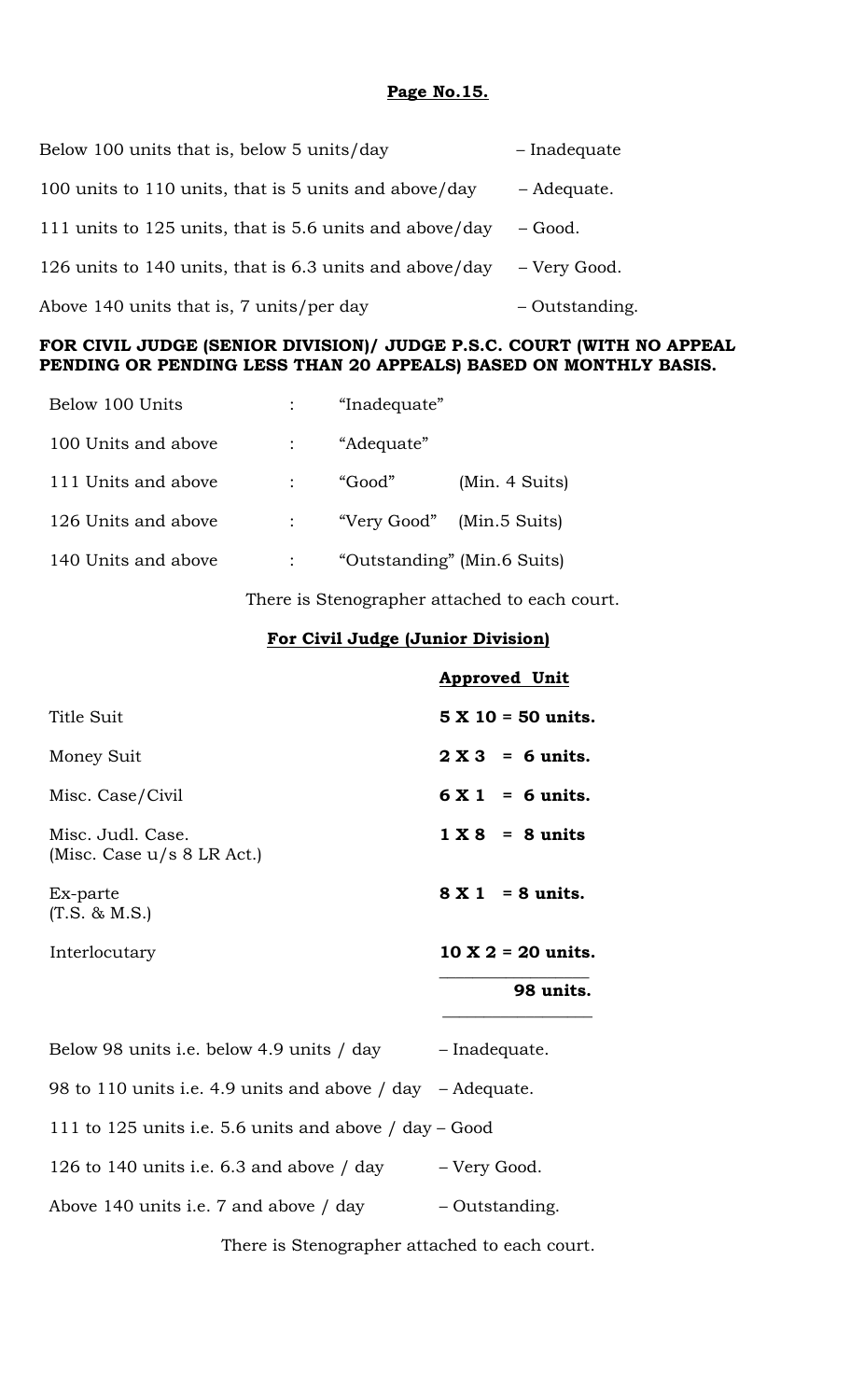### **Page No.16.**

## **For Judicial Magistrates**

 The Judicial Magistrates, beside disposing of cases, are required to attend T.I. Parade and to record statements under Section 164 Cr. P.C. and sometime they also take up Police File and Keeping these facts into consideration and taking average working day 20 (twenty) in a month, the following disposal may be assessed as 'Adequate' for the Judicial Magistrates:-

|                                                            | <b>Approved Unit</b>   |                         |
|------------------------------------------------------------|------------------------|-------------------------|
| Cases under I.P.C. and<br>Other Major Acts.<br>(Contested) | 6x6                    | $=$ 36 units            |
| (Uncontested)                                              | $4 \times \frac{1}{4}$ | 1 unit.<br>$=$          |
| Private Complaint<br>(Summons Cases)<br>(Contested)        | $2 \times 3$           | $= 6$ units             |
| Private Complaint<br>(Warrant procedure)<br>(Contested)    | $1 \times 4$           | $=$ 4 units             |
| (Uncontested/Compromise)                                   | $4 \times \frac{1}{4}$ | 1 unit<br>$=$           |
| Discharged                                                 | $2 \times 1$           | $= 2$ units             |
| Dismissed $u/s$ . 203.                                     | $4 \times \frac{1}{2}$ | $= 2$ units             |
| Maintenance Case<br>(Contested)                            | $4 \times 3$           | $= 12$ units            |
| (Uncontested)                                              | $2 \times 1$           | 2 units<br>$=$ $\qquad$ |
| 313 Cr.P.C.                                                | $10 \times 1$          | $= 10$ units            |
|                                                            |                        | 76 units                |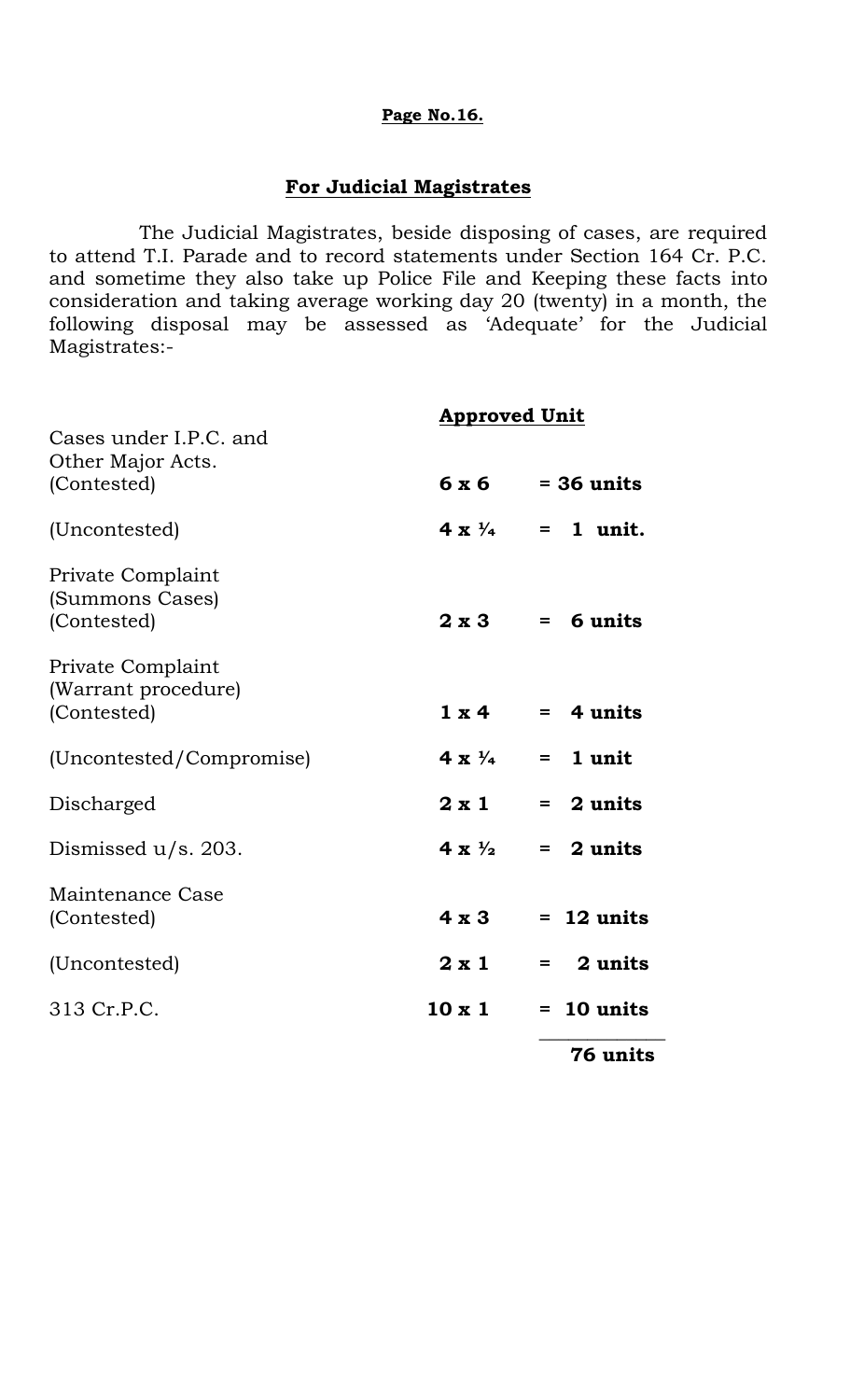### **Page No.17.**

The Judicial Magistrates are to dispose of petty cases, uncontested G.R. and complaint cases and also to take up Police File occasionally and hence 76 units may be earned on an average in a month and hence 76 units may be considered as 'Adequate' disposal and due to variation of disposals made by Officers the following gradation may be made :-

Below 76 units i.e. below 3.8 units/day - Inadequate.

76 units to 86 units i.e. 3.8 units and above/day - Adequate. (13 contested cases)

87 units to 96 units i.e. 4.35 units and above/day - Good. 15 contested cases.

97units to 106 units i.e. 4.85 units and above/day - Very Good. 18 contested cases.

107 units and above i.e. 5.35 units and above/day - Outstanding. 20 contested cases.

## **For Additional Chief Judicial Magistrate**

The Officers in the rank of Sub-Divisional Judicial Magistrate are to take up Police File regularly at 2.00 p.m. and they have also other administrative work relating to cash and other investigation matters and considering these points, the following disposal may be considered 'Adequate' for them :-

|                                                                   | <b>Approved Unit</b>             |
|-------------------------------------------------------------------|----------------------------------|
| Cases under I.P.C. and Other Major Acts.<br>(Contested)           | $3 \times 6 = 18$ units.         |
| (Uncontested)                                                     | $2 \times 1 = 2$ units.          |
| Private Complaint (Summons Case)<br>(Contested)                   | $2 \times 4 = 8$ units.          |
| Private Complaint (Warrant Procedures)<br>(Contested)             | $2 \times 4 = 8$ units.          |
| Uncontested/Compromise                                            | $4 \times \frac{1}{4} = 1$ unit. |
| Maintenance Case<br>(Contested)                                   | $1 \times 3 = 3$ units.          |
| (Uncontested)                                                     | $2 \times 1 = 2$ units.          |
| <b>Bail Applications</b><br>(on average 7/8 applications per day) | 200 x $\frac{1}{4}$ = 50 units.  |
| 313 Cr.P.C.                                                       | $4 \times 1 = 4$ units.          |
|                                                                   | 96 units.                        |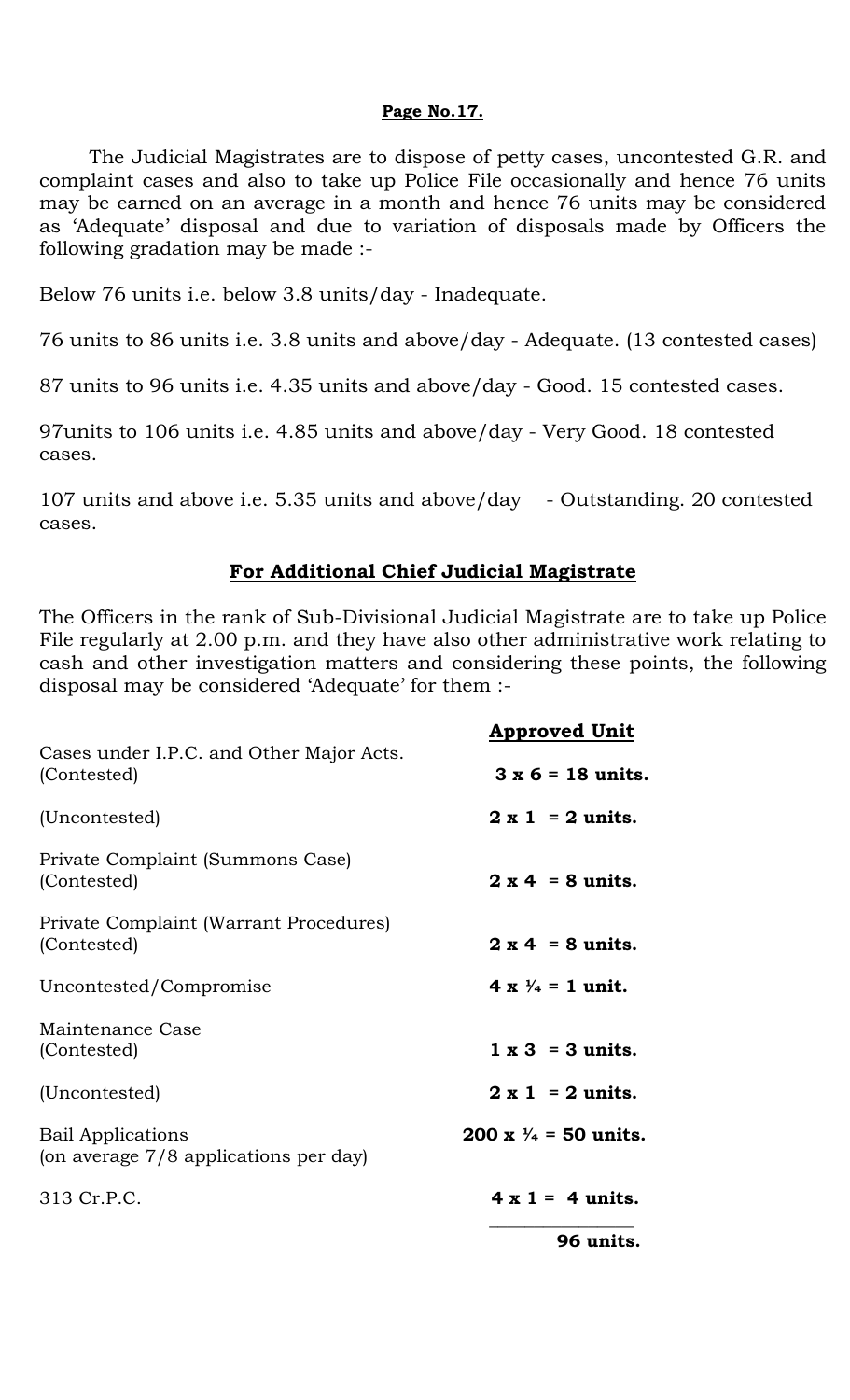### **Page No.18.**

Below 96 units i.e. below 4.8 units/day - Inadequate.

96 units to 101 units i.e. 4.8 units and above /day - Adequate. (8 Contested Cases)

102 units to 106 units i.e. 5.1 units and above /day - Good. (10 Contested Cases)

107 units to 111 units i.e. 5.35 units and above/day - Very Good.(12 Contested Cases)

112 units and above i.e. 5.6 units and above/day – Outstanding. (13 Contested Cases)

# **For Chief Judicial Magistrate and Additional Chief Judicial Magistrate.**

The Chief Judicial Magistrate in general and the Additional Chief Judicial Magistrate in some places and in absence of Chief Judicial Magistrate, at headquarter perform different administrative work and their court is, also, filing court for petitions u/s.125 Cr.P.C. and private complaint/official complaint and considering these points, the units suggested for the Magistrates may be adopted for assessment of performance of both Chief Judicial Magistrate and Addl. Chief Judicial Magistrate.

The above yardsticks can be applied in case of the officers having adequate number of pending cases in the file and there may be instances both in the case of Civil Judge and in the case of Judicial Magistrate where there may not be adequate number of cases for disposal and to earn units as stated above and in those cases the District Judge concerned may be permitted to give his comment after taking report from the concerned Officer about the state of file he has handled for a quarter and the District Judge should mention the number of pending cases while giving his comments.

# **The following points may also be taken into consideration:**

1. The performance of a Civil Judge (Sr. Divn.) may be assessed 'Good' provided he has disposed of 3 Suits and 1 Appeal on average in a month and also secured the requisite proposed units, that is 5.6 units/ day and for the " Very Good" performance of such Officer is to dispose of at least 4 Suits and 1 Appeal on average in a month and also to secure the proposed 6.3 units per day. Similarly for the outstanding performance, such Officer is to disposed of at least 5 Suits and appeal on average in a month and also secure the proposed 7 units per day.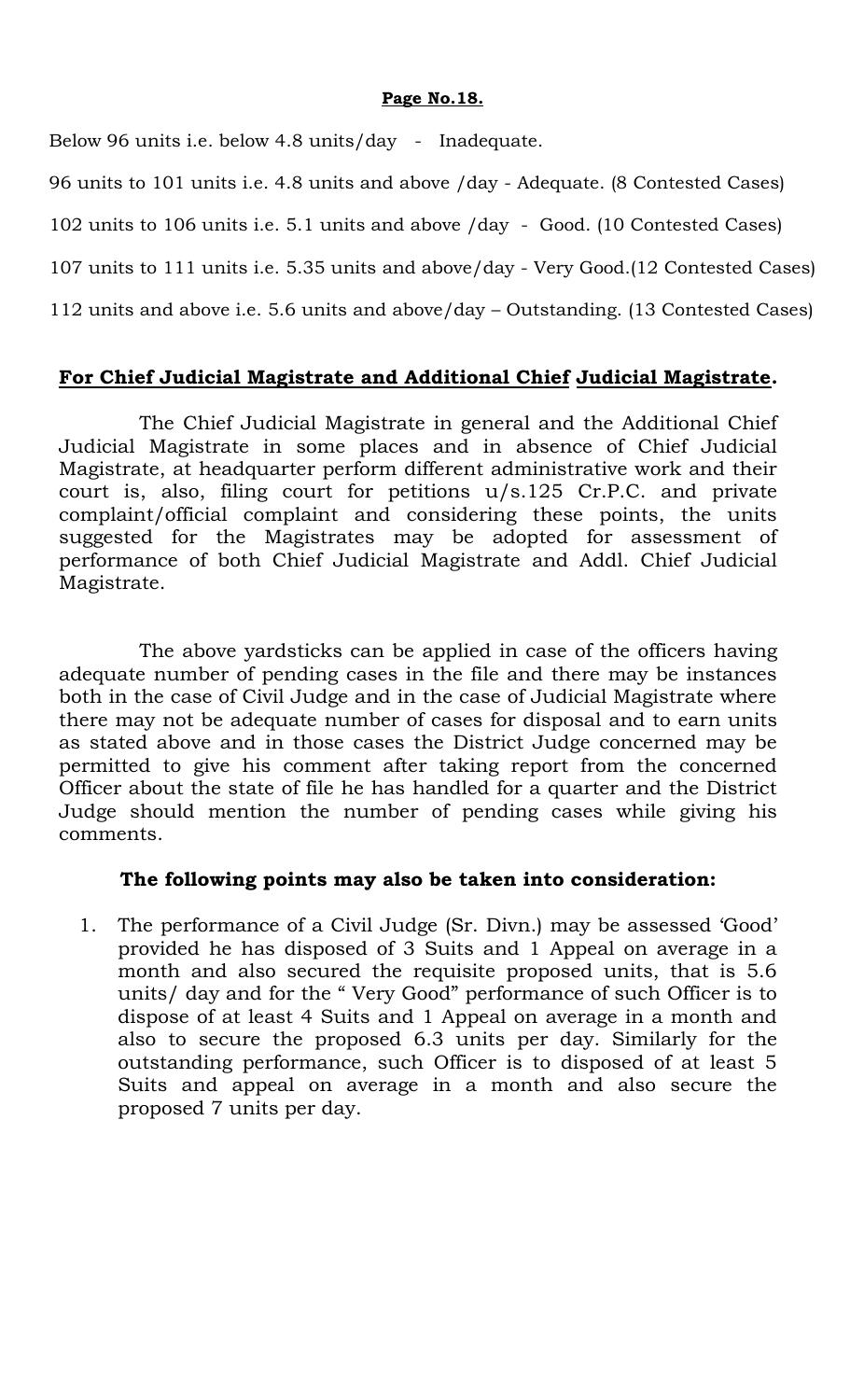## **Page No.19.**

- 2. In case of a Civil Judge (Jr. Divn.), his performance may be assessed 'Good' provided he disposed of at least four suits on average in a month and also secures the proposed requisite units 5.6 units/day and for 'Very Good' performance such Officer should dispose of at least 5 suits on average in a month and also secures the proposed 6.3 units/day. Similarly, for outstanding performances such officer should dispose of at least 6 suits on an average in a month and also secure the proposed 7 units/day.
- 3. In the case the Trial Courts of the District do not find adequate number of cases for disposal to achieve the required units for gradation or to assess their performance, the fact of inadequate number of files of the concerned court should be brought to the notice of the District Judge for taking action by way of transfer of the cases to the same Court.
- 4. Some contest should not be counted as contested. If detected, 6 units per case will be deducted and Officer will be visited with adverse remarks.
- 5. Attempts should be made to dispose of all types of matters.
- 6. Officer graded ('Very Good'), 'Uniformly' or 'Frequently' and 'Outstanding', may be considered for good posting out of turn.
- 7. Copies of units of assessment be served upon the members of the Judicial Services.
- 8. Nothing stated above will take away or abridge the power of the High Court to relax the above assessment in particular deserving cases.
- \*\*9. An officer making over or taking over charge of a Court having employed less than 30 working days in a quarter and is unable to secure or achieve the required units for gradation will not be visited with adverse remarks as regards quantity of work for the said quarter, but if he is able to secure the required units in spite of employing less than 30 working days, he will be graded according to the prescribed norms. In such case, no officer will be graded below **"Adequate".**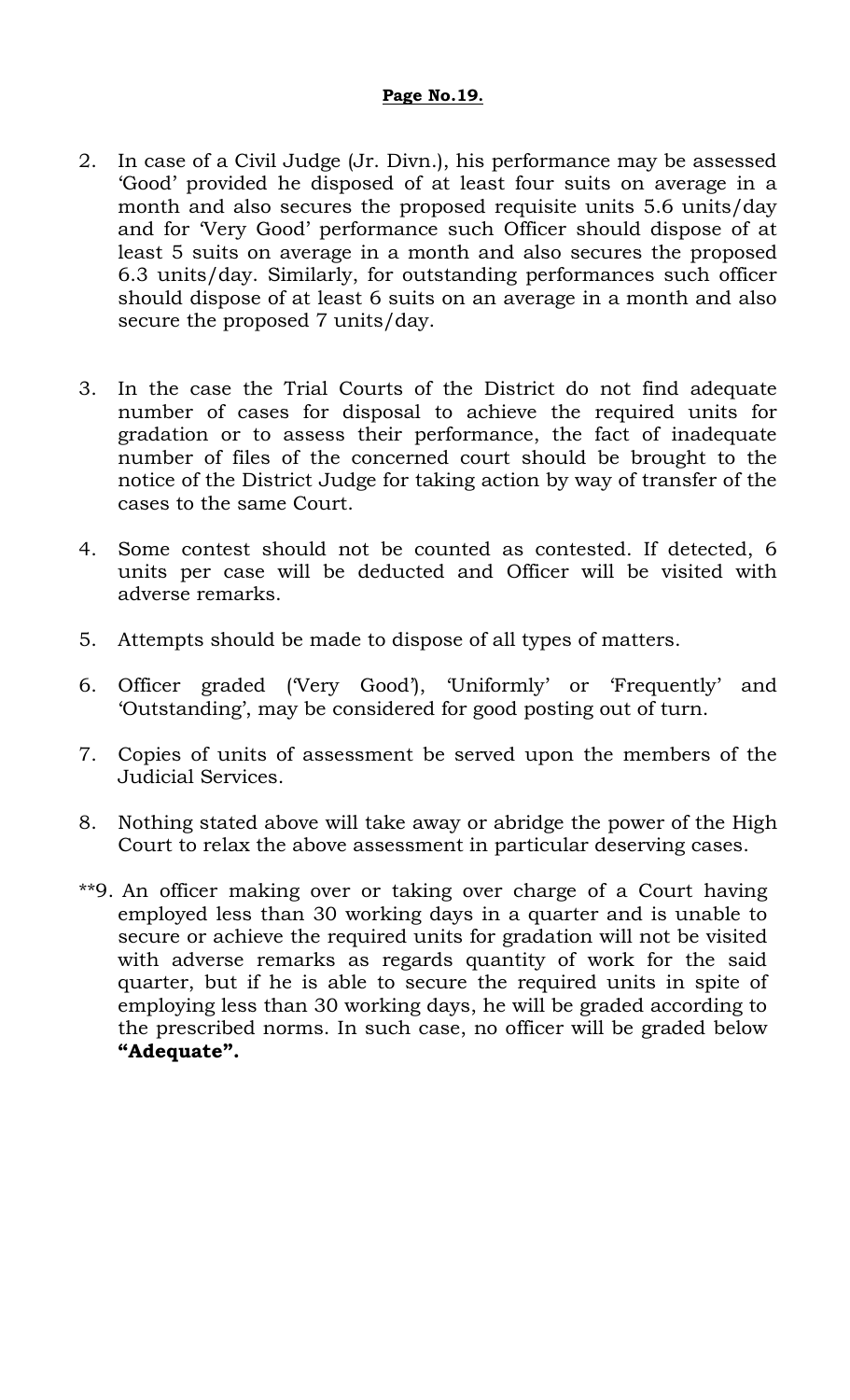- \*\*10. If the principal types of cases pending in any of the courts are less than 50% per centum of the prescribed number of cases, and if the officer presiding over any such Court is unable to earn the required units for gradation due to lack of pendency of cases he will not be visited with adverse remarks as regards quantity of work at the time of gradation or assessment of his performance in the ACR if the officer concerned, through the District Judge, submits a report regarding the number of pendency of cases and the District Judge concerned shall forward such report with his comments on the matter to the Hon'ble Court. The Registrar concerned, at the time of assessment of performance of the Judicial Officer concerned shall draw the attention of the Hon'ble Judge-in-Charge of the district to the said report and the comments of the District Judge.
- \*\*\*11. Analogous suits disposed of by a common judgement has to be treated as one disposal of suit.
- \*\*\*12. If Civil suit and counter claim are tried together and disposed of by a common judgement, no unit can be claimed separately for the counter claim.
- 13. It is also resolved that all members of West Bengal Judicial Service be informed about the units and the Grade for their guidance.
- 14. In all cases quality of the judgement has to be commensurate with the gradation based on the units.
- 15. In a case where the learned officer earns points which could have been assessed in the ACRs as OUTSTANDING, however, ultimately if it is found at the time of annual assessment that in one quarter he failed to dispose of the contested cases as per norms – "GOOD", "VERY GOOD", "OUTSTANDING" than he shall be graded as "GOOD". While placing the final ACR sheet for the respective year the Department should not give any "Gradation corresponding to Average unit".
- 16. Quarterly assessment of every judicial officer has to be done strictly in accordance with the prescribed norm as amended. It may so happen that one officer might have secured "Units" for him/her graded "Outstanding", "Very Good" etc. but if the concerned officer failed to fulfil the contested disposal criteria then such officer may be placed in the subsequent grade where he may be fixed, as per the "Contested Disposal Criteria".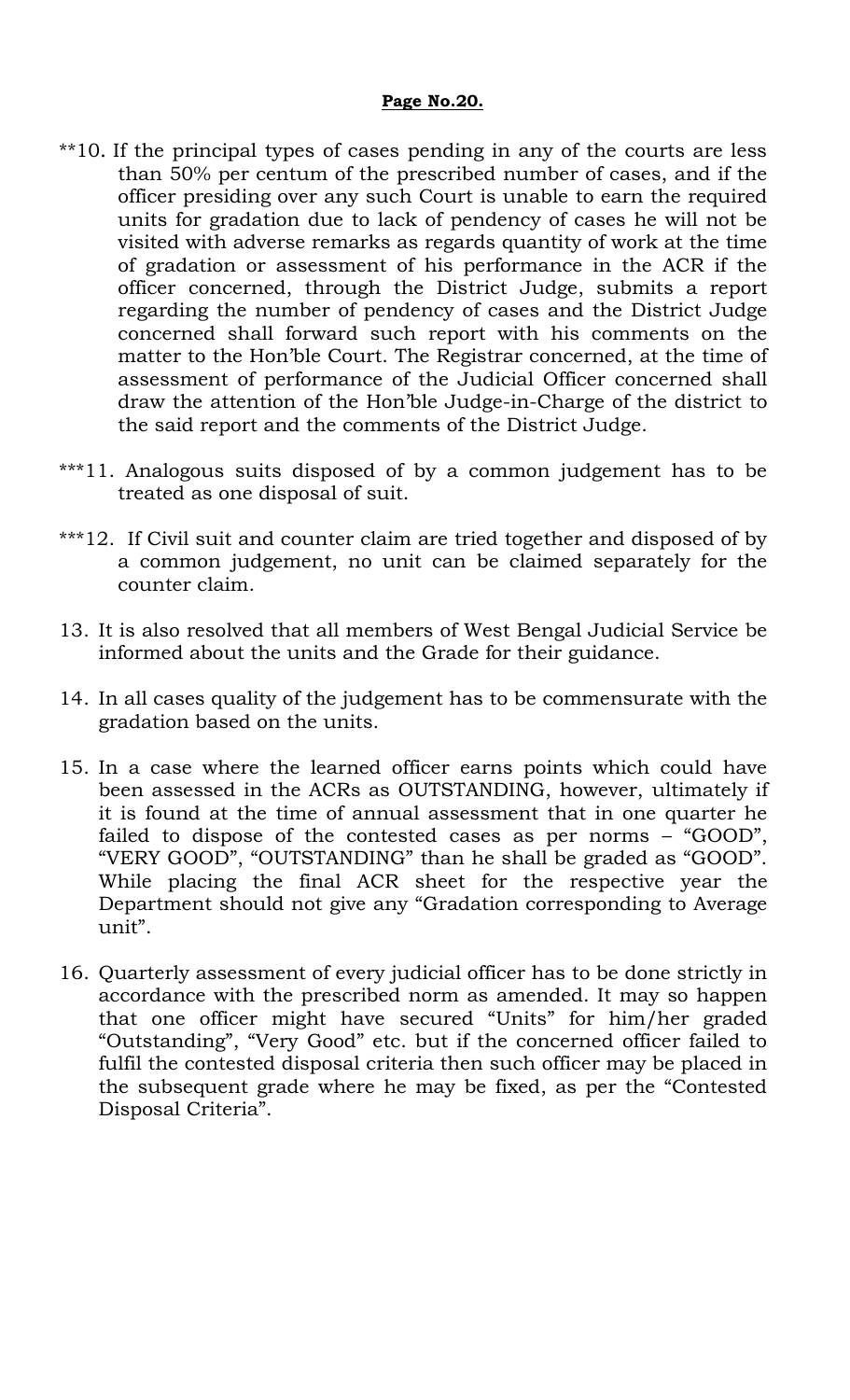- 17. As regards the Principal Magistrate, Juvenile Justice Board of other districts excepting Juvenile Justice Board, Howrah, no Judicial Officer has been deputed in a full-fledged manner. Such an officer with the nomenclature Principal Magistrate, Juvenile Justice Board is manned by the district judiciary but he performs such duties as the Principal Magistrate only in the second half. The concerned Magistrate shall give his disposal in two separate sheets – one for the regular Court and other for the Juvenile Justice Board to the District Judge who shall assess such statements in a combined manner and record his comments and forward the same to the High Court. The units will be calculated in the same manner like that of a Judicial Magistrate. However, in case which are ordinarily triable by the Court of Session, the Principal Magistrate will earn 10 units for disposal of each such case and also 6 units more for recordings evidence of witnesses. In case of the officer posted as Principal Magistrate, Juvenile Justice Board in a full fledged manner will not be assessed below "Adequate" considering the less pendency of cases in the Board.
- 18. The officers in the rank of Civil Judge (Senior Division) in whose Court less than 20 appeals are pending must try to dispose of such appeals within a year.
- 19. While calculating the number of days employed, the days lost due to cease work by the Bar, or whether a resolution is adopted by the Bar not to pass any adverse remarks, or when the officer was on duty or any day lost either due to 'Bandh' or 'Strike', such loss of working days (not less than 10 days in a quarter) be deducted from the total number of working days of that court and be assessed proportionately.
- 20. That apart the actual days employed by an officer in a quarter will be taken into consideration for assessing proportionately the units earned keeping in mind the contested disposal criteria.
- 21. In case of Registrar posted in the District Courts, including City Civil Court and Presidency Small Cases Court, if such post is later on created for other districts, the officer will be graded as the District Judge may deem fit and proper considering his administrative ability. (A separate form has been prescribed by the Government to assess the working of its Secretaries and the same is adopted by this Court also).
- 22. The LROs will be assessed liberally taking into consideration how many witnesses he/she had examined employing how many days. But in no case the LROs will be assessed less than "ADEQUATE".